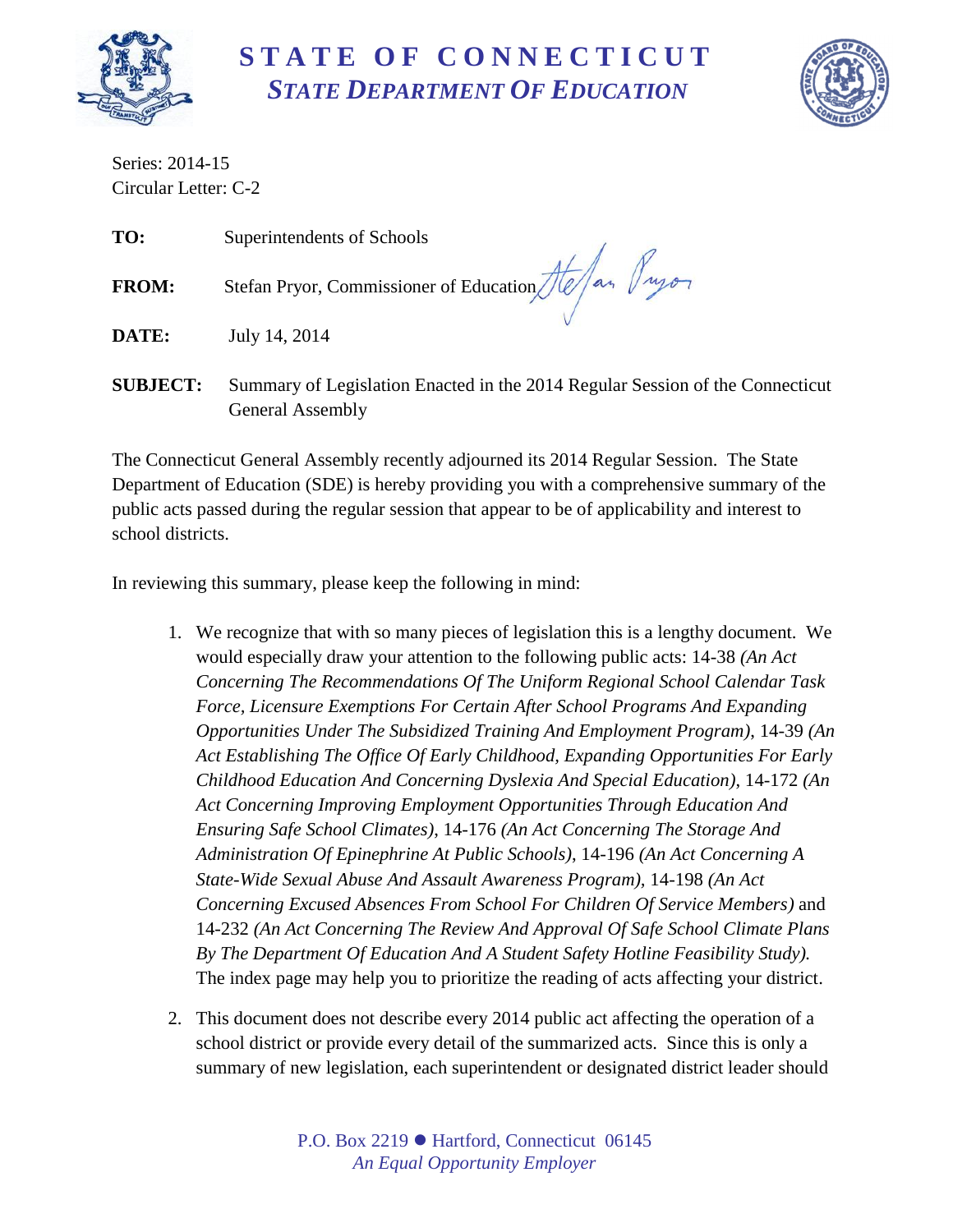Summary of Legislation Enacted in the 2014 Regular Session of the Connecticut General Assembly July 14, 2014 Page 2

> review the actual text of any act that may impact his or her district. If you are viewing this document electronically, clicking the title on the index page will allow you to view the full act.

- 3. The summaries are organized in two parts. The first part contains those newly enacted laws that primarily concern education. The second part contains those newly enacted laws that concern the budget and bond-related public acts affecting education.
- 4. Following the legislation index is a summary of each enacted bill, including the effective date. In some cases where only portions of a public act relate to education, only those sections of the act have been included in this summary.

If you have any questions, please contact Sarah Hemingway, Legislative Liaison, at 860-713- 6493 or [sarah.hemingway@ct.gov.](mailto:sarah.hemingway@ct.gov)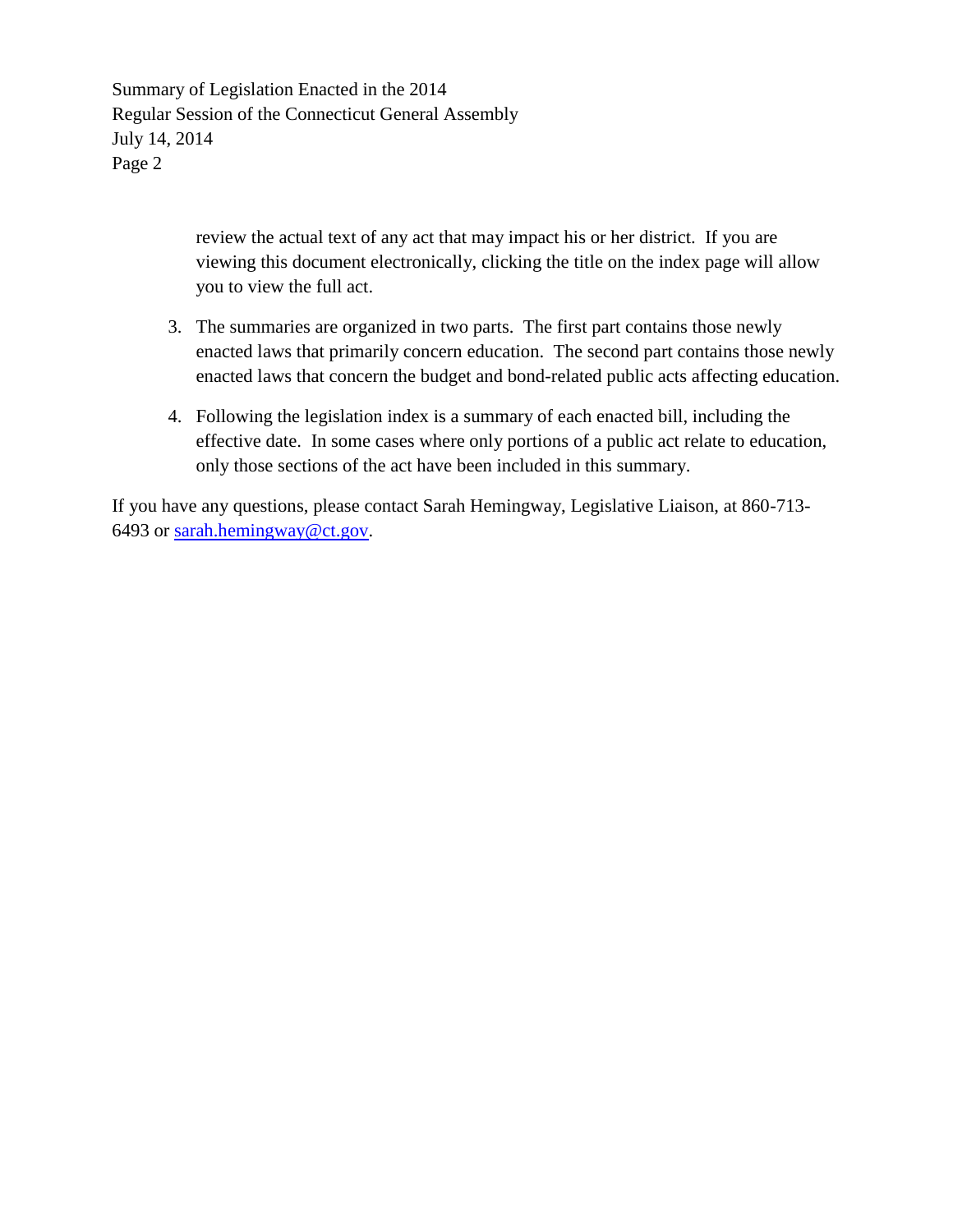## **Public Acts Affecting Education**

| <b>Public Act Number</b> | Public Act Title                                                                                                                                                                                                                                                                 | Page         |
|--------------------------|----------------------------------------------------------------------------------------------------------------------------------------------------------------------------------------------------------------------------------------------------------------------------------|--------------|
| Public Act 14-21         | An Act Concerning The English Language Learner<br><b>Educator Incentive Program</b>                                                                                                                                                                                              | 1            |
| Public Act 14-38         | <b>An Act Concerning The Recommendations Of The</b><br><b>Uniform Regional School Calendar Task Force, Licensure</b><br><b>Exemptions For Certain After School Programs And</b><br><b>Expanding Opportunities Under The Subsidized Training</b><br><b>And Employment Program</b> | $\mathbf{1}$ |
| Public Act 14-39         | <b>An Act Establishing The Office Of Early Childhood,</b><br><b>Expanding Opportunities For Early Childhood Education</b><br><b>And Concerning Dyslexia And Special Education</b>                                                                                                | $1 - 2$      |
| Public Act 14-41         | <b>An Act Establishing The Connecticut Smart Start Program</b>                                                                                                                                                                                                                   | 3            |
| Public Act 14-59         | An Act Implementing The Recommendations Of The<br><b>Legislative Program Review And Investigations Committee</b><br><b>On The Reemployment Of Older Workers Concerning The</b><br><b>Technical High School System</b>                                                            | 3            |
| Public Act 14-65         | <b>An Act Concerning Revisions To The Higher Education</b><br><b>Statutes And Military Occupational Licensing Data</b>                                                                                                                                                           | 3            |
| Public Act 14-66         | <b>An Act Concerning Youth Athletics And Concussions</b>                                                                                                                                                                                                                         | $3-4$        |
| Public Act 14-93         | <b>An Act Concerning Sudden Cardiac Arrest Prevention</b>                                                                                                                                                                                                                        | $4 - 5$      |
| Public Act 14-99         | An Act Concerning The Department Of Children And<br><b>Families And The Education Of Children</b>                                                                                                                                                                                | 5            |
| Public Act 14-113        | <b>An Act Concerning Recommendations By The Legislative</b><br><b>Commissioners For Technical Revisions To The Education</b><br><b>Statutes</b>                                                                                                                                  | 5            |
| Public Act 14-172        | <b>An Act Concerning Improving Employment Opportunities</b><br><b>Through Education And Ensuring Safe School Climates</b>                                                                                                                                                        | $5 - 6$      |
| Public Act 14-176        | <b>An Act Concerning The Storage And Administration Of</b><br><b>Epinephrine At Public Schools</b>                                                                                                                                                                               | $6 - 7$      |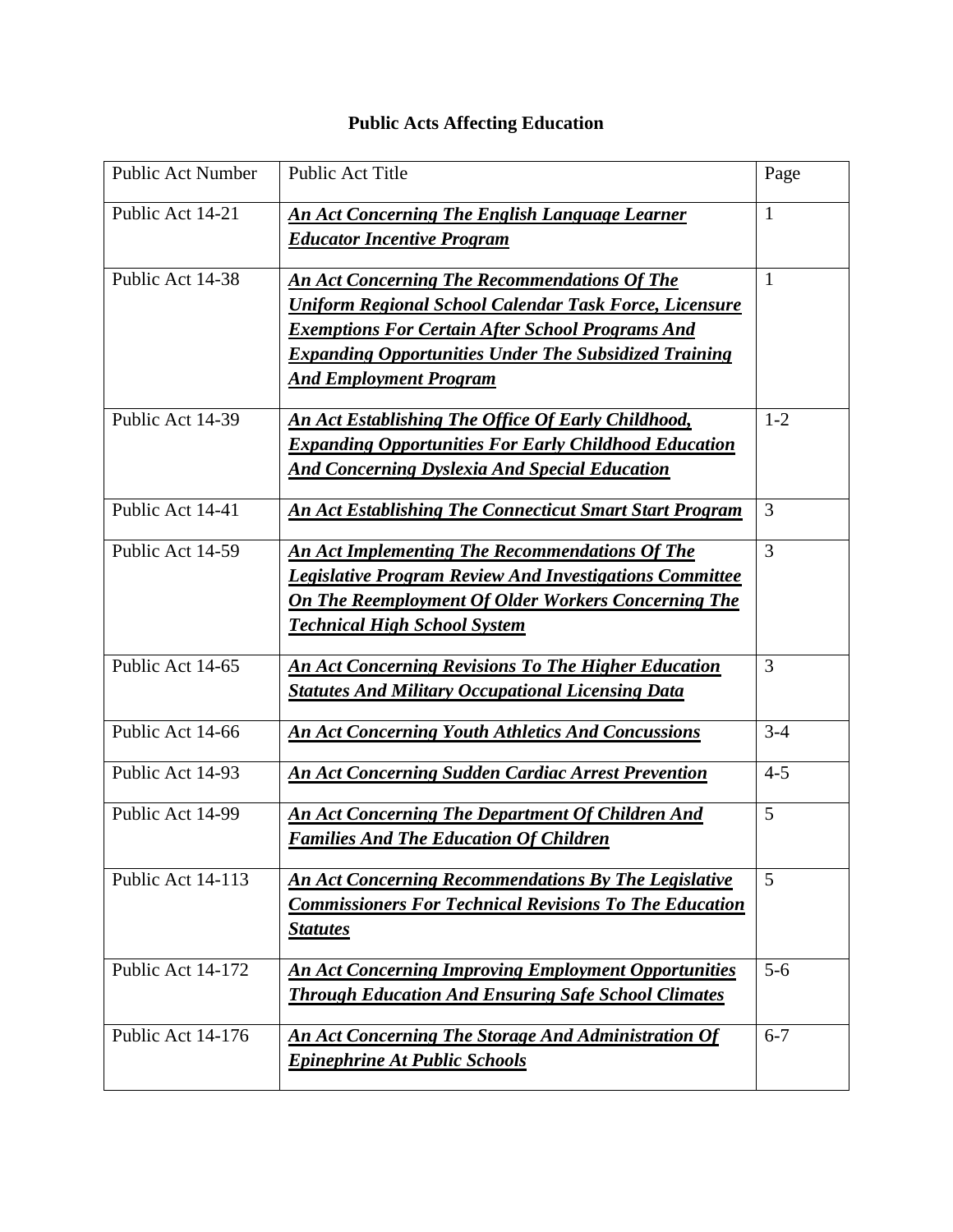| Public Act 14-186 | <b>An Act Concerning The Department Of Children And</b>       | $\overline{7}$ |
|-------------------|---------------------------------------------------------------|----------------|
|                   | <b>Families And The Protection Of Children</b>                |                |
| Public Act 14-187 | <b>An Act Eliminating Unnecessary Government Regulation</b>   | $7 - 8$        |
| Public Act 14-196 | <b>An Act Concerning A State-Wide Sexual Abuse And</b>        | 8              |
|                   | <b>Assault Awareness Program</b>                              |                |
| Public Act 14-198 | <b>An Act Concerning Excused Absences From School For</b>     | 8              |
|                   | <b>Children Of Service Members</b>                            |                |
| Public Act 14-212 | <b>An Act Concerning The State Education Resource Center</b>  | $8-9$          |
| Public Act 14-213 | <b>An Act Concerning Notice To The Superintendent Of</b>      | 9              |
|                   | <b>Schools Or Chief Executive Officer Of A Municipality</b>   |                |
|                   | <b>Upon Release Or Relocation Of A Registered Sexual</b>      |                |
|                   | <b>Offender Into The School District Or Municipality</b>      |                |
| Public Act 14-229 | <b>An Act Concerning the Expungement Of A Pupil's</b>         | $9 - 10$       |
|                   | <b>Cumulative Education Record For Certain Expulsions</b>     |                |
| Public Act 14-231 | <b>An Act Concerning The Department Of Public Health's</b>    | 9              |
|                   | <b>Recommendations Regarding Various Revisions To The</b>     |                |
|                   | <b>Public Health Statutes</b>                                 |                |
| Public Act 14-232 | <b>An Act Concerning The Review And Approval Of Safe</b>      | $10 - 11$      |
|                   | <b>School Climate Plans By The Department Of Education</b>    |                |
|                   | <b>And A Student Safety Hotline Feasibility Study</b>         |                |
| Public Act 14-234 | <b>An Act Concerning Domestic Violence And Sexual Assault</b> | 11             |
| Special Act 14-15 | <b>An Act Concerning Interpreter Qualifications</b>           | 12             |
| Special Act 14-19 | <b>An Act Concerning A Plan For Career Readiness And</b>      | 12             |
|                   | <b>Manufacturing Apprenticeship Preparation Programs At</b>   |                |
|                   | <b>The Technical High Schools</b>                             |                |
| Special Act 14-22 | <b>An Act Concerning Access To Preschool Programs For</b>     | 12             |
|                   | <b>Children In The Care And Custody Of The Department Of</b>  |                |
|                   | <b>Children And Families</b>                                  |                |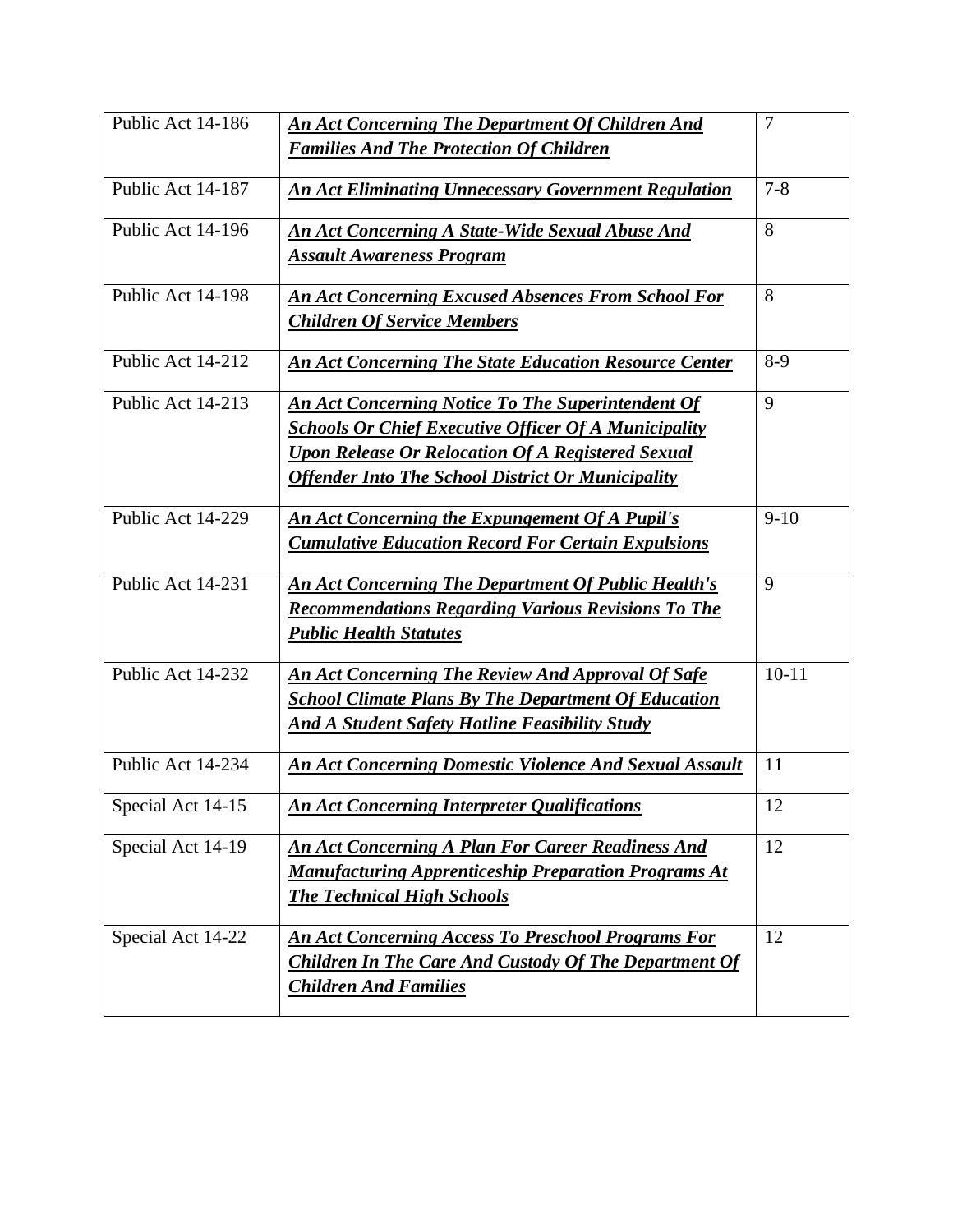| <b>Budget and Bond-Related Public Acts Affecting Education</b> |
|----------------------------------------------------------------|
|                                                                |

| Public Act 14-47  | An Act Making Adjustments To State Expenditures And<br><b>Revenues For The Fiscal Year Ending June 30, 2015</b>                                                                                         | 13        |
|-------------------|---------------------------------------------------------------------------------------------------------------------------------------------------------------------------------------------------------|-----------|
| Public Act 14-90  | <b>An Act Concerning Authorization Of State Grant</b><br><b>Commitments For School Building Projects And</b><br><b>Concerning Changes To The Statutes Concerning School</b><br><b>Building Projects</b> | $13 - 14$ |
| Public Act 14-98  | An Act Authorizing And Adjusting Bonds Of The State For<br><b>Capital Improvements, Transportation And Other Purposes</b>                                                                               | $14 - 15$ |
| Public Act 14-217 | An Act Implementing Provisions Of The State Budget For<br>The Fiscal Year Ending June 30, 2015                                                                                                          | $15 - 17$ |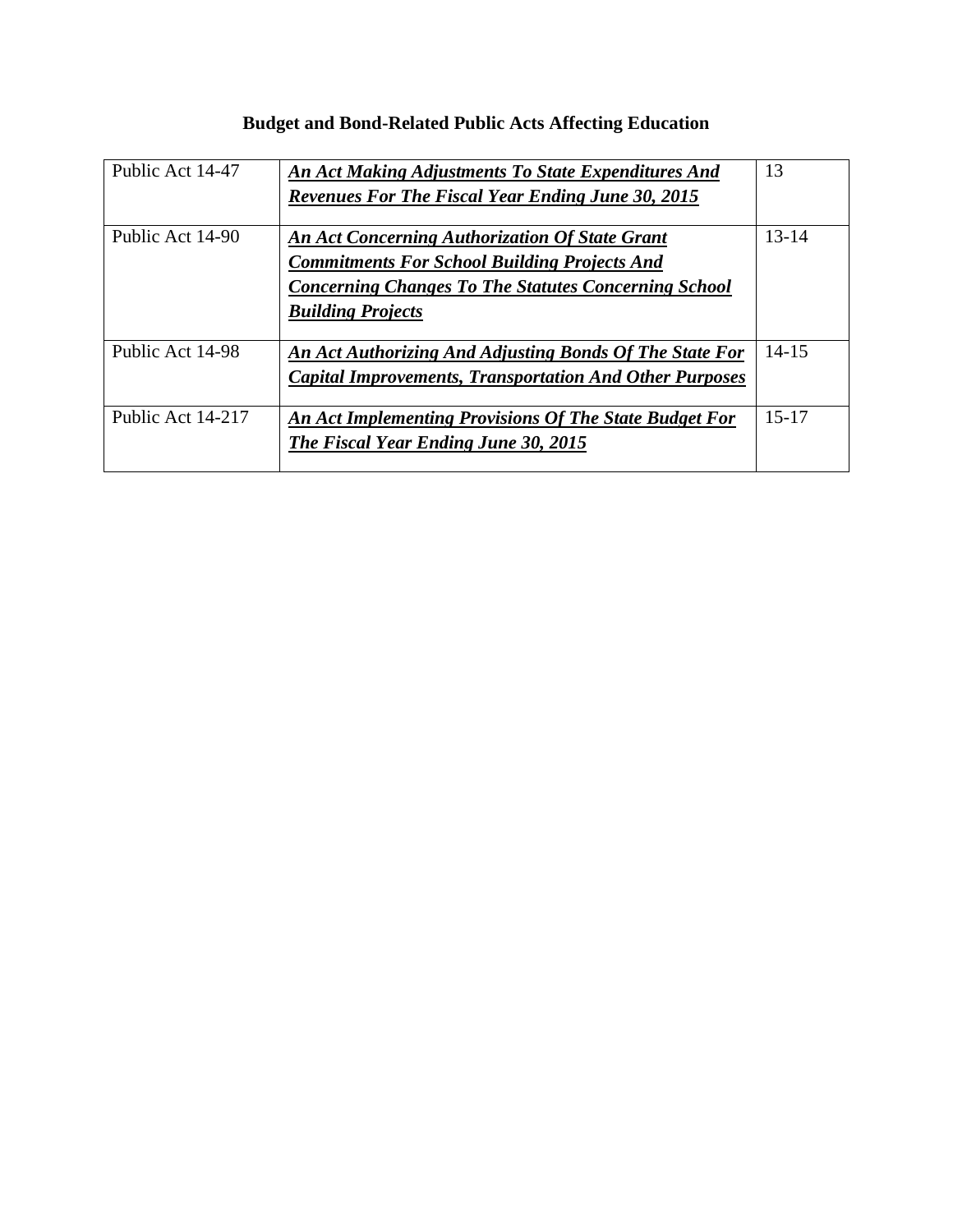#### **Public Acts Affecting Education**

## **PA 14-21: An Act Concerning the English Language Learner Educator Incentive Program** *(Effective July 1, 2014)*

- This public act redesigns an existing teachers' loan reimbursement program administered by the Office of Higher Education (OHE) as an incentive grant and loan reimbursement program for college and university students who are studying to be teachers and are pursuing an endorsement in bilingual education or teaching English to speakers of other languages upon graduation.
	- o It allows eligible students to receive a grant of \$5,000 per year, for up to two years of schooling. Upon graduation, students become eligible for a loan reimbursement of \$2,500 per year for up to four years of teaching. The FY 14 and FY 15 biennial budget contain \$95,000 for this program.

## **PA 14-38: An Act Concerning the Recommendations of the Uniform Regional School Calendar Task Force, Licensure Exemptions for Certain After School Programs and Expanding Opportunities under the Subsidized Training and Employment Program** *(Effective July 1, 2014)*

- Section 1 extends the option for local and regional boards of education to choose to adopt the uniform regional school calendar developed and approved by their regional education service center (RESC) to the school year commencing July 1, 2014 or July 1, 2015.
- Section 1 requires local and regional boards of education to adopt this calendar for the school year beginning July 1, 2016, unless an existing employee contract makes that impossible, in which case the board must adopt the calendar for the school year commencing July 1, 2017.
- Section 2 exempts child day care services administered by a public school system or municipal agency or department from licensing requirements, even if they are not located in a public school.
- Section 3 allows eligible small businesses or small manufacturers to apply to the DOL for a grant to subsidize on-the-job training for a new apprentice (defined as a student at a public or private high school, preparatory school or institution of higher education), and specifies the grant amount based on the apprentice's days of employment. This is part of the Labor Department's Subsidized Training and Employment program.

**PA 14-39: An Act Establishing the Office of Early Childhood, Expanding Opportunities for Early Childhood Education and Concerning Dyslexia and Special Education** *(Effective upon passage unless otherwise noted)*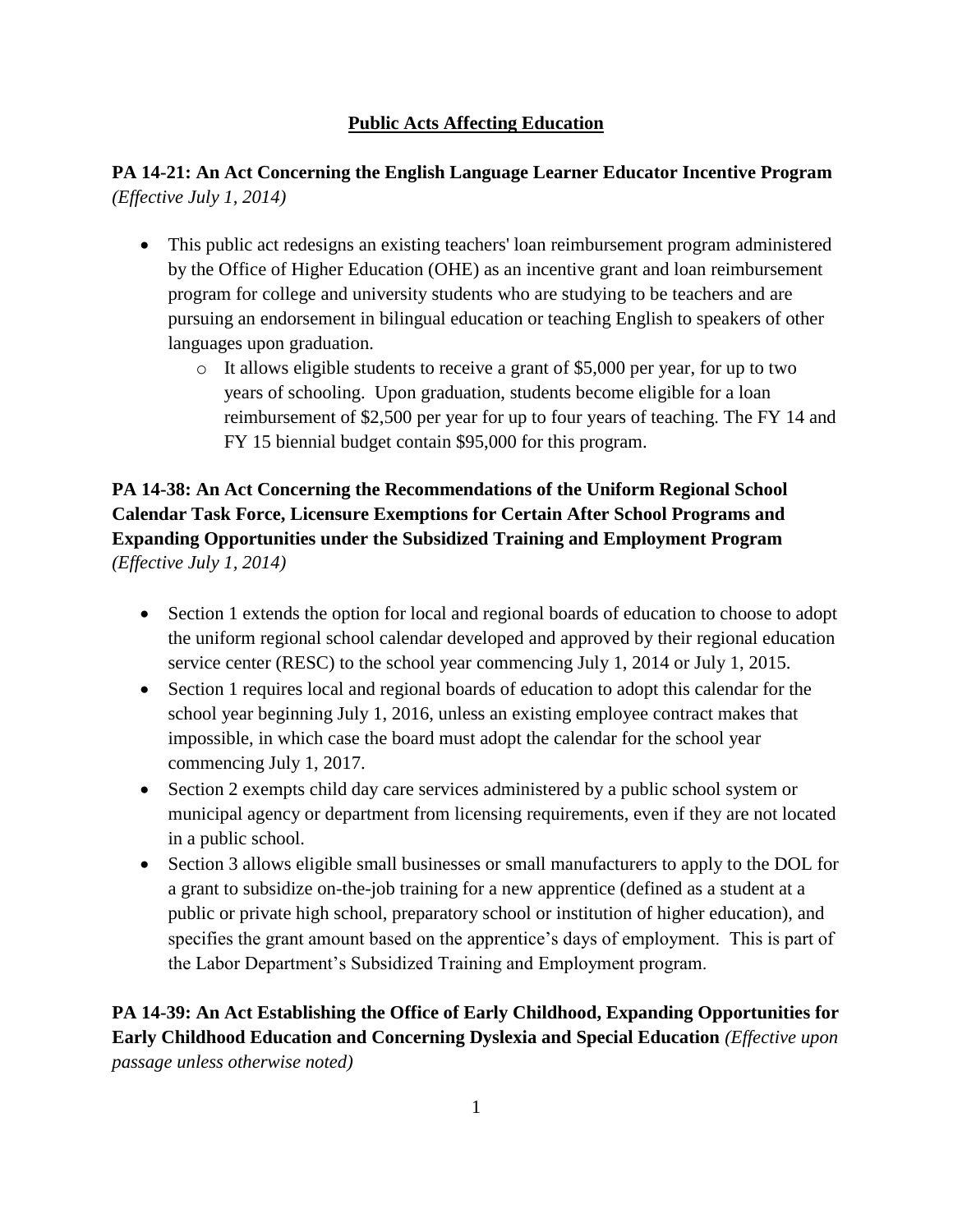- Section 1 requires that, not later than January 1, 2015, SDE to add "SLD-Dyslexia" under "Specific Learning Disability" on the individualized education program (IEP) form.
- Section 2 *(effective July 1, 2014)* requires that after July 1, 2015, teacher preparation programs leading to professional certification include instruction on the detection and recognition of, and evidence-based interventions for, students with dyslexia.
- Section 3 requires boards of education to notify parents or guardians of preschool special education students who reach age five or age six of their legal right to hold the child back from entering kindergarten, in accordance with CGS 10-184.
- Remaining sections of the bill establish the Office of Early Childhood (OEC), which shall be responsible for the delivery of services to young children and their families to ensure optimal health, safety and learning for each young child. Specific provisions related to local boards of education include:
	- o The OEC developing and implementing the early childhood information system;
	- o The development of a plan, in consultation with SDE, to change the date that a child must reach five years of age to be eligible to enroll in kindergarten from January first of any school year to October first of any school year, and to create spaces in school readiness, public, and private prekindergarten programs for children not eligible to enroll in kindergarten;
	- o The development of a state-wide kindergarten assessment tool that measure's a child's preparedness for kindergarten;
	- o The expansion of the school readiness program in two ways by expanding the competitive grant for school readiness spaces under current law, and creating a new school readiness grant to enable eligible towns and regional school readiness councils to start up new school readiness classrooms and provide spaces to eligible children in school readiness programs that are accredited or seeking accreditation;
	- o In consultation with SDE, the development of a preschool experience survey that may be included in kindergarten registration materials; and
	- o The addition of OEC to the list of employers, schools under OEC to the definition of "public schools" and OEC professional staff to the definition of "teacher" under the Teachers' Retirement System (TRS).

School readiness programs, which were previously under SDE, are now under the purview of OEC. For questions on this, or any other OEC initiatives, please contact OEC at (860) 713-6410.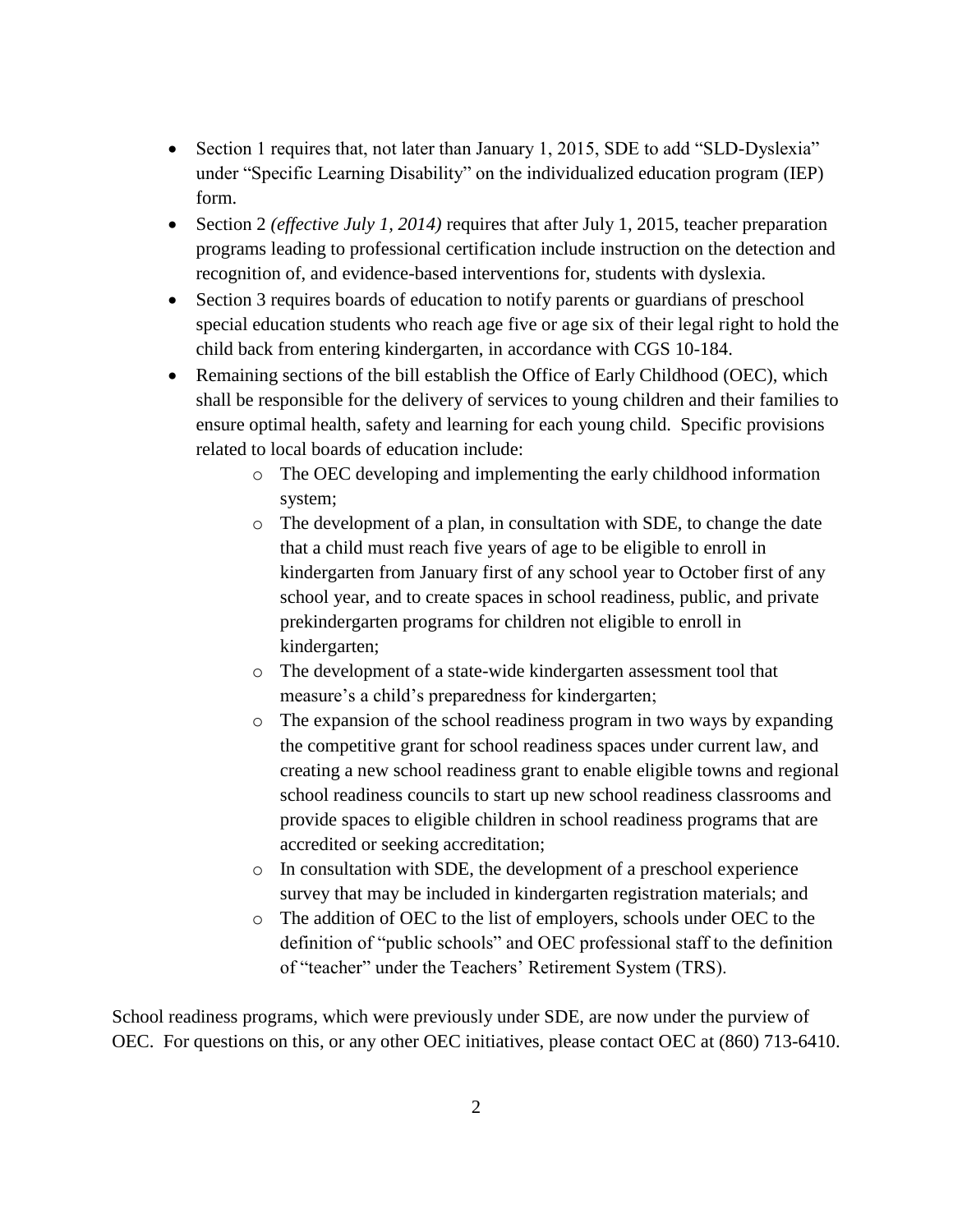### **PA 14-41: An Act Establishing the Connecticut Smart Start Program** *(Effective July 1, 2014)*

 The public act requires OEC, in consultation with SDE, to design and administer the Connecticut Smart Start competitive grant program. The program reimburses local and regional boards of education for capital and operating grants for expenses related to establishing or expanding a preschool program under the board's jurisdiction. Boards must apply to OEC for the grants. Additional information about this program will be forthcoming from the OEC.

## **PA 14-59: An Act Implementing the Recommendations of the Legislative Program Review and Investigations Committee on the Reemployment of Older Workers Concerning the Technical High School System** *(Effective July 1, 2014)*

• In addition to current requirements, Section 1 requires the Connecticut Technical High School System (CTHSS) superintendent, in collaboration with the Labor Commissioner, to collect employment information and report on demographics, course and program enrollment and completion, and wage information, for typical and adult students who graduate or complete an approved program of study, when reporting to the general assembly annually.

## **PA 14-65: An Act Concerning Revisions to the Higher Education Statutes and Military Occupational Licensing Data** *(Effective July 1, 2014)*

• Section 13 moves the deadline for the Planning Commission for Higher Education's implementation and progress report on the strategic master plan from October 1, 2016 to January 1, 2016.

#### **PA 14-66: An Act Concerning Youth Athletics and Concussions** *(Effective July 1, 2014)*

- Section 1 clarifies that any coach who has completed the initial training course regarding concussions must annually review current and relevant information regarding concussions.
- It also requires SDE to consult with DPH and other stakeholders to develop or approve a training course regarding concussions. By October 1, 2014, and annually thereafter, the group must also develop or approve annual review materials.
- It further requires SDE to consult with DPH and other stakeholders to develop a refresher course regarding concussions, including current best practices, and, for football coaches, current best practices around the frequency of games and full contact practices and scrimmages.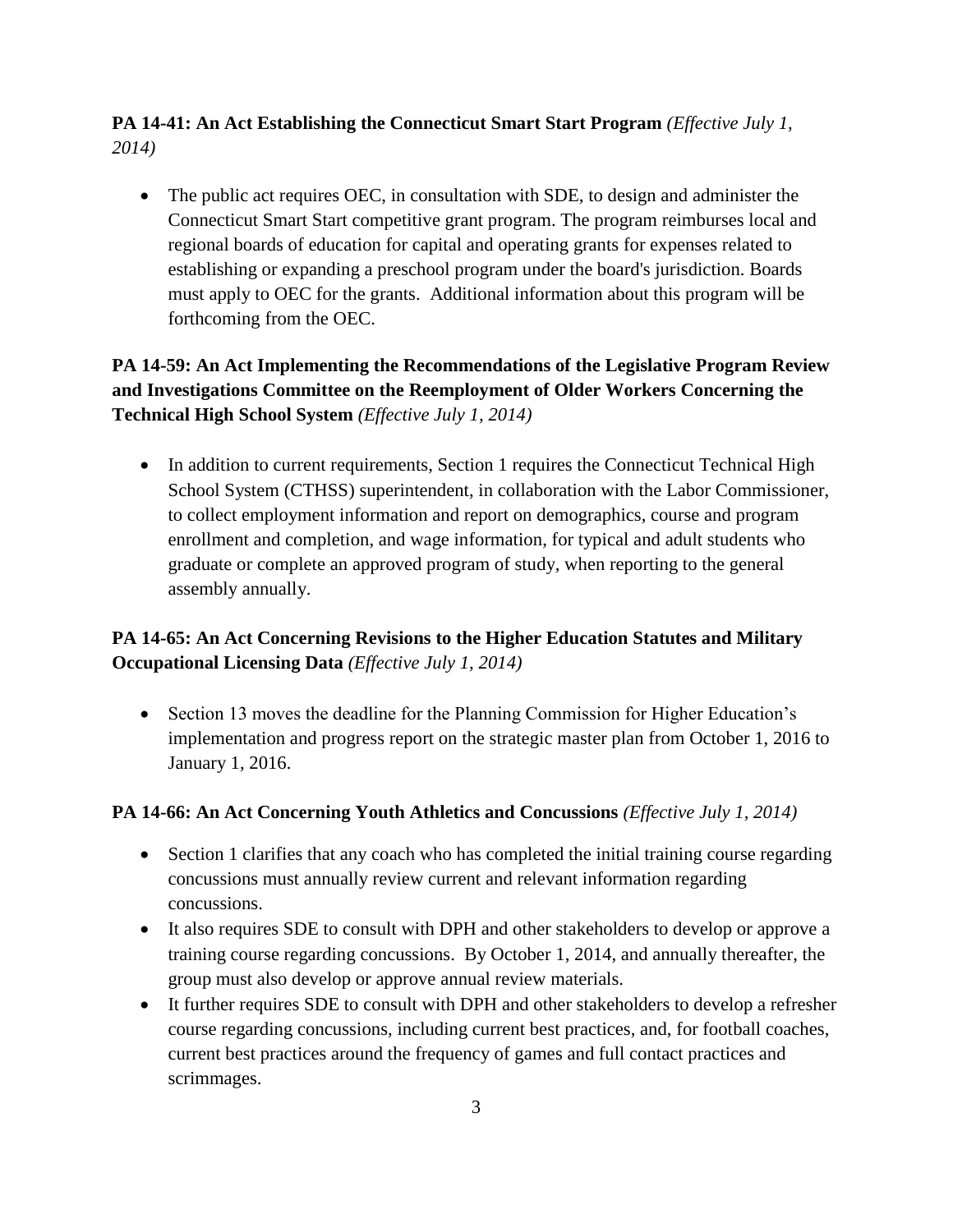- It also requires that, by January 1, 2015, the State Board of Education (SBE) in consultation with DPH and other stakeholders develop a concussion education plan to be used by local and regional boards of education. Boards of education will be responsible for implementing such plan using written materials, online training or videos, or in person training. The content of the training to be implemented by boards of education is described in the statute.
- For the school year beginning July 1, 2105, local boards of education must prohibit a student athlete from participating in intramural or interscholastic athletic activities unless the student athlete and a parent or guardian have read written materials, viewed online training or videos, or attended in person training regarding the concussion education plan. A student athlete's parent or legal guardian must also return a signed informed consent, which must include a summary of the concussion education plan, and a summary of the local board's policies regarding concussions. The form is to be developed by SDE, DPH, and other stakeholders.
- Section 2 requires a qualified school employee to notify the parents or guardian of a student athlete who has been removed from an athletic activity due to signs, symptoms, behaviors, or diagnosis of a concussion not later than 24 hours of such removal, but to make a reasonable effort to provide such notification immediately after such removal. Qualified school employee is defined as a principal, teacher, licensed athletic trainer, licensed physical or occupational therapist employed by a school district, coach or school paraprofessional.
- Section 3 provides that the SBE require all local and regional school districts to collect and report all occurrences of concussions, including the nature and extent of the concussion and the circumstances in which the student sustained the concussion, if known to the SBE which shall then send a concussion report to the DPH containing all information.
- Section 4 establishes a task force to study occurrences of concussions in youth athletics and make recommendations for possible legislative initiatives to address such concussions. Appointments to the task force are to be made by the Governor and various legislative leaders from various organizations and the task force is also to include the Commissioners of Education, Public Health and Children and Families or their designees.

#### **PA 14-93: An Act Concerning Sudden Cardiac Arrest Prevention** *(Effective October 1, 2014)*

 Section 1 requires the State Board of Education (SBE), in consultation with the Commissioner of Public Health, the governing authority for intramural and interscholastic athletics, an appropriate organization representing licensed athletic trainers, and an organization representing national, state or local medical associations, to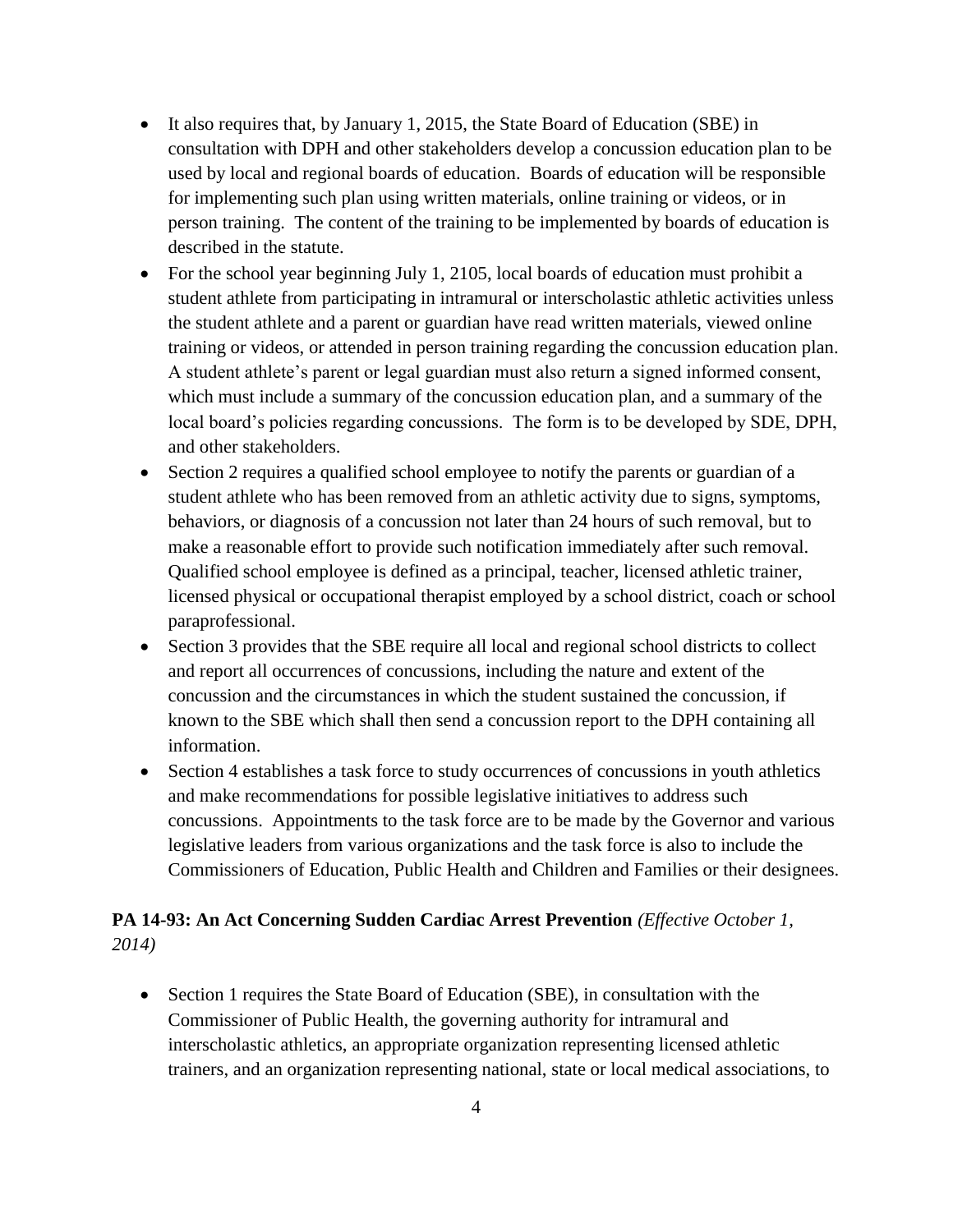develop or approve a sudden cardiac arrest awareness education program for use by local or regional boards of education. The program must be published on the SDE website by July 1, 2015.

- $\bullet$  It also requires that, by July 1, 2015, the SBE, with these stakeholders, develop and approve an informed consent form to distribute to parents and guardians, regarding sudden cardiac arrest. This form must include, at a minimum, a summary of the sudden cardiac arrest awareness program, and a summary of the school district's policies regarding sudden cardiac arrests.
- Sections 2 and 3 require that any person who holds or is issued a coaching permit by the SBE annually review the sudden cardiac arrest program prior to commencing the coaching assignment. The law also provides that the SBE may revoke a coaching permit if any coach is found not to have reviewed the sudden cardiac arrest program on an annual basis prior to the commencement of the coaching assignment.
- Section 4 states that coaches are immune from suit and liability, both personally and in an official capacity, for any actions or omissions associated with this act, unless the actions or omissions constitute willful misconduct, gross negligence or recklessness.

### **PA 14-99: An Act Concerning the Department of Children and Families and the Education of Children** *(Effective October 1, 2014)*

- This public act requires that the superintendent of each school district providing education to a child or youth under DCF custody provide to DCF, the foster parent, and the attorney for such child or youth, a description of child's or youth's education status and academic progress. Such description shall include information regarding current levels of educational performance, including absenteeism and grade level performance, test results, report cards, individual success plans, and discipline reports.
- The public act also requires DCF and Court Support Services Division (CSSD) to promptly review any educational files upon entry into any facility or school program run or contracted by DCF or CSSD to determine if such child may be eligible for special education.

## **PA 14-113: An Act Concerning Recommendations by the Legislative Commissioners for Technical Revisions to the Education Statutes** *(Effective from passage)*

 The act makes technical corrections and conforming changes within the education statutes.

**PA 14-172: An Act Concerning Improving Employment Opportunities through Education and Ensuring Safe School Climates** *(Effective July 1, 2014)*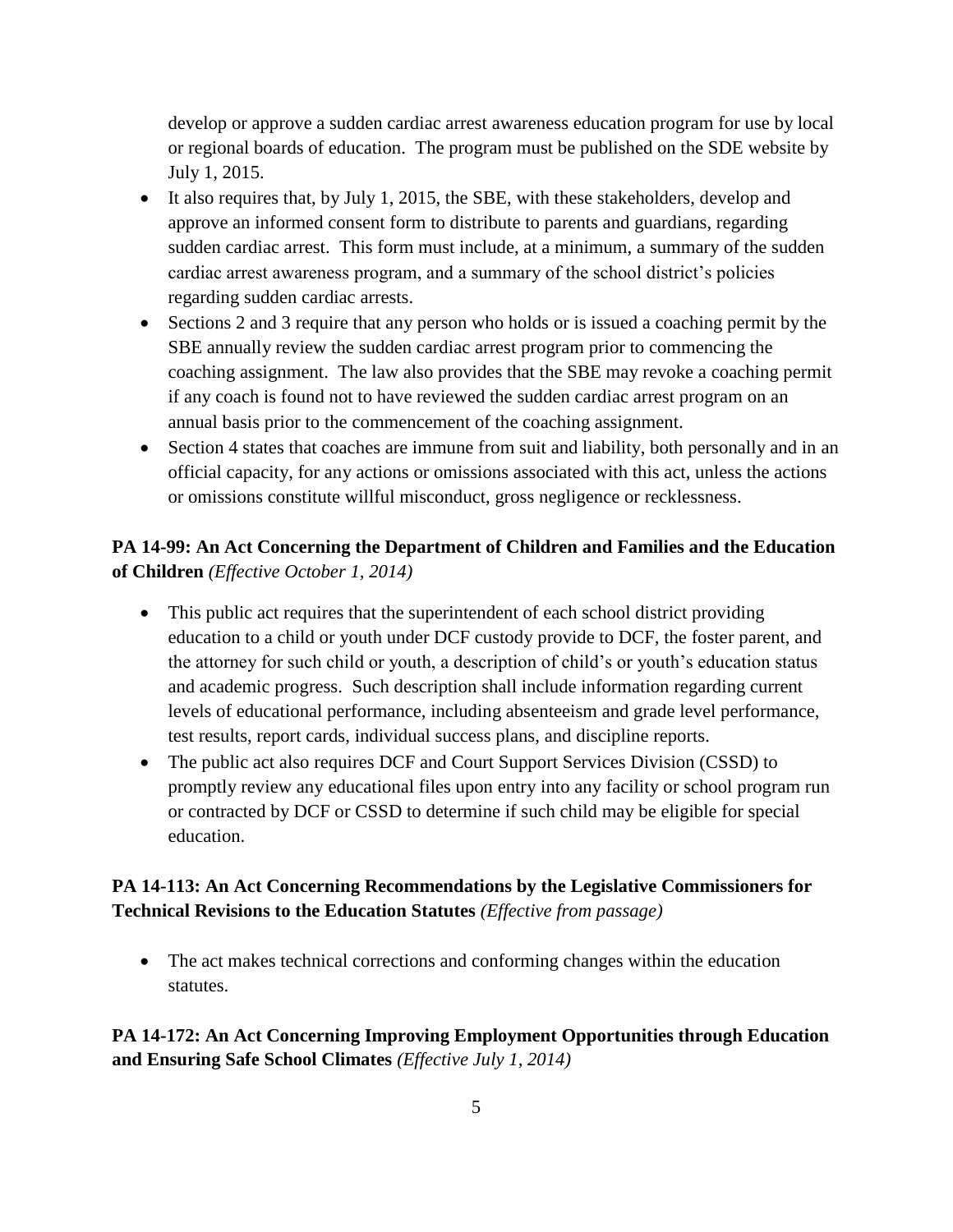- Section 1 permits recipients of temporary family assistance to take education courses as part of the requirements of the recipient's employability plan. Education courses that may be approved include high school graduate equivalency degree or basic education programs.
- The remainder of the public act amends the school climate statutes in a number of ways:
	- o Section 2, within the safe school climate plan,
		- Specifies that students and parents or guardians should be notified at the beginning of each school year, rather than annually, of the process to anonymously report acts of bullying;
		- Requires that parents or guardians of the student alleged to have committed an act or acts of bullying, as well as the parents or guardians of the student who was bullied, receive prompt notice that an investigation has commenced; and
		- Specifies two separate meetings with parents or guardians one with the parent or guardian of the student who was bulled to discuss measures taken by the school, including the policies and procedures in place to prevent further acts, and one with the parents or guardians of a student who commits a verified act of bullying to discuss specific interventions undertaken to prevent further acts.
	- o Section 3 includes in the "prevention and intervention strategy" (defined in C.G.S. 10-222g) a new aspect of culturally competent school-based curriculum focusing on social-emotional learning, self- awareness and self-regulation. The act specifies that funding may originate from public, private, federal, or philanthropic funds for this purpose. SDE will issue further information regarding possible opportunities for districts wishing to pursue work in this area.
	- o Section 3 also clarifies that "interventions with the bullied child" as one of the options for a prevention and intervention strategy includes referrals to a school counselor, psychologist or other appropriate social or mental health service, and periodic follow-up by the safe school climate specialist with the bullied child.
	- o Section 4 establishes a competitive grant, administered by OEC in collaboration with SDE, for up to three alliance school districts to develop and implement a strategy to promote the social and emotional well-being and health of children age three to third grade. More information will be forthcoming on this initiative.

#### **PA 14-176: An Act Concerning the Storage and Administration of Epinephrine at Public Schools** *(Effective July 1, 2014)*

 This Public Act requires the SBE to adopt regulations concerning the conditions and procedures for the storage of, and administration of epinephrine by school personnel to,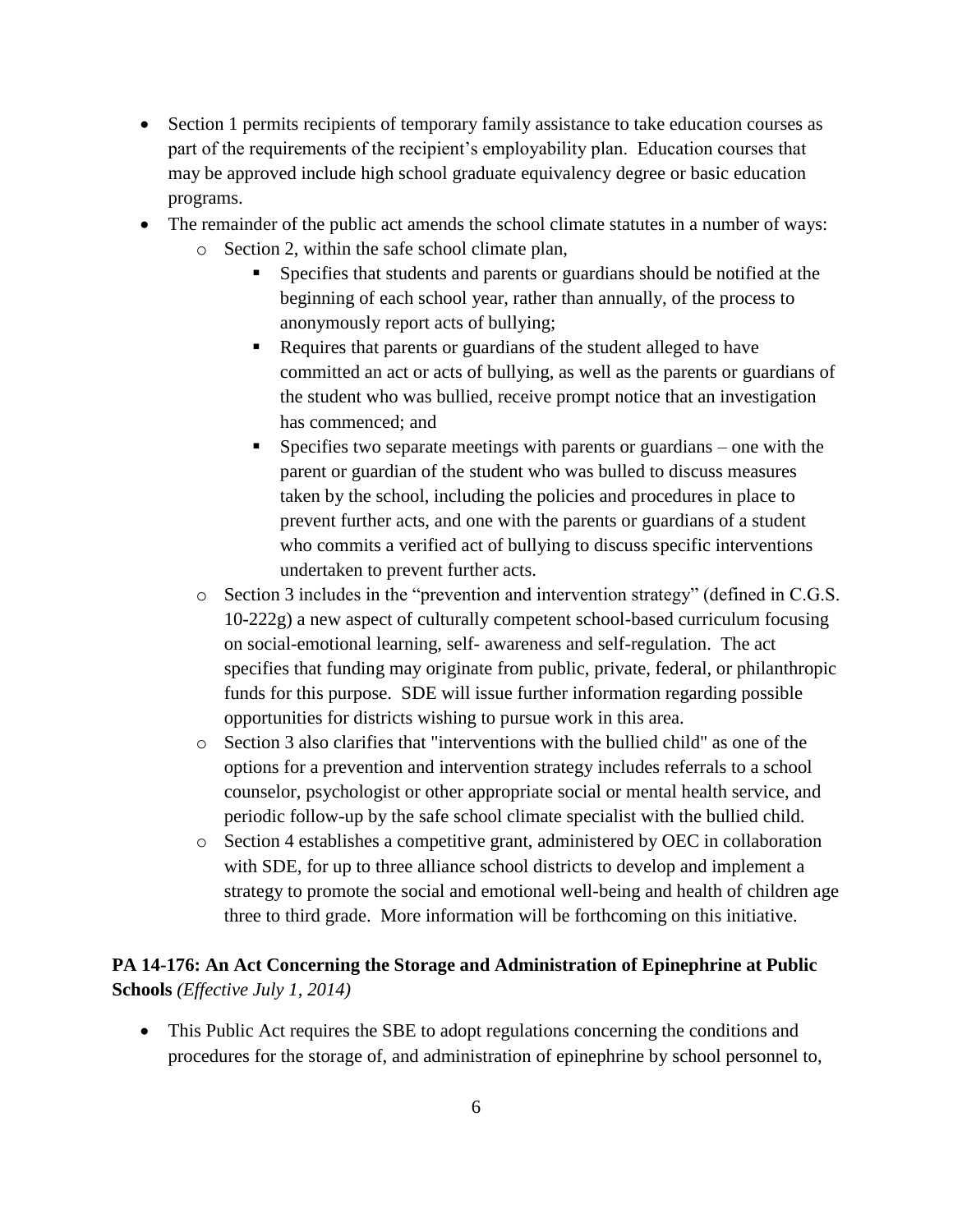students for the purpose of emergency first aid to students who experience allergic reactions and do not have prior written authorization for administration of epinephrine.

- It further requires schools to designate and train qualified school employees to administer emergency epinephrine in cartridge injectors (epipens) to students having a first time allergic reaction and who do not have prior parental authorization or a written order of a qualified medical professional for the administration of epinephrine. Qualified school employees are defined as principal, teacher, licensed athletic trainers, licensed physical or occupational therapist employed by the district, coach of intramural or interscholastic athletics, and school paraprofessional. There shall be at least one such qualified school employee on school grounds during their regular school hours in the absence of a school nurse.
- The school nurse or principal must select the qualified school employees to administer epinephrine in the absence of a school nurse, and may only do so if they have undergone training. Such training must be developed by SDE and DPH, in conjunction with the School Nurse Advisory Council, by December 31, 2014.
- A parent or guardian may submit, in writing, to the school nurse and school medical advisor, if any, that epinephrine shall not be administered to such student.

## **PA 14-186: An Act Concerning the Department of Children and Families and the Protection of Children** *(Effective October 1, 2014 unless otherwise noted)*

- Section 1 *(effective from passage)* amends the situations when the Department of Children and Families (DCF) is required to disclose records in their possession, without consent of the person who is the subject in the record, in various respects, including notification to the superintendent of a public school when DCF places an individual employed by the school district on the child abuse and neglect registry.
- Section 6 adds any person who holds or is issued a coaching permit by the State Board of Education, is a coach of intramural or interscholastic athletics and is eighteen years of age or older and other persons to the list of mandated reporters.
- Section 7 requires that, not later than five working days after an investigation of child abuse or neglect by a school employee has been completed, DCF notify the school superintendent and SDE of the results of such investigation. This also clarifies that if DCF has reasonable cause, and recommends the employee be placed on the registry, the superintendent shall suspend such employee.

## **PA 14-187: An Act Eliminating Unnecessary Government Regulation** *(Effective from passage)*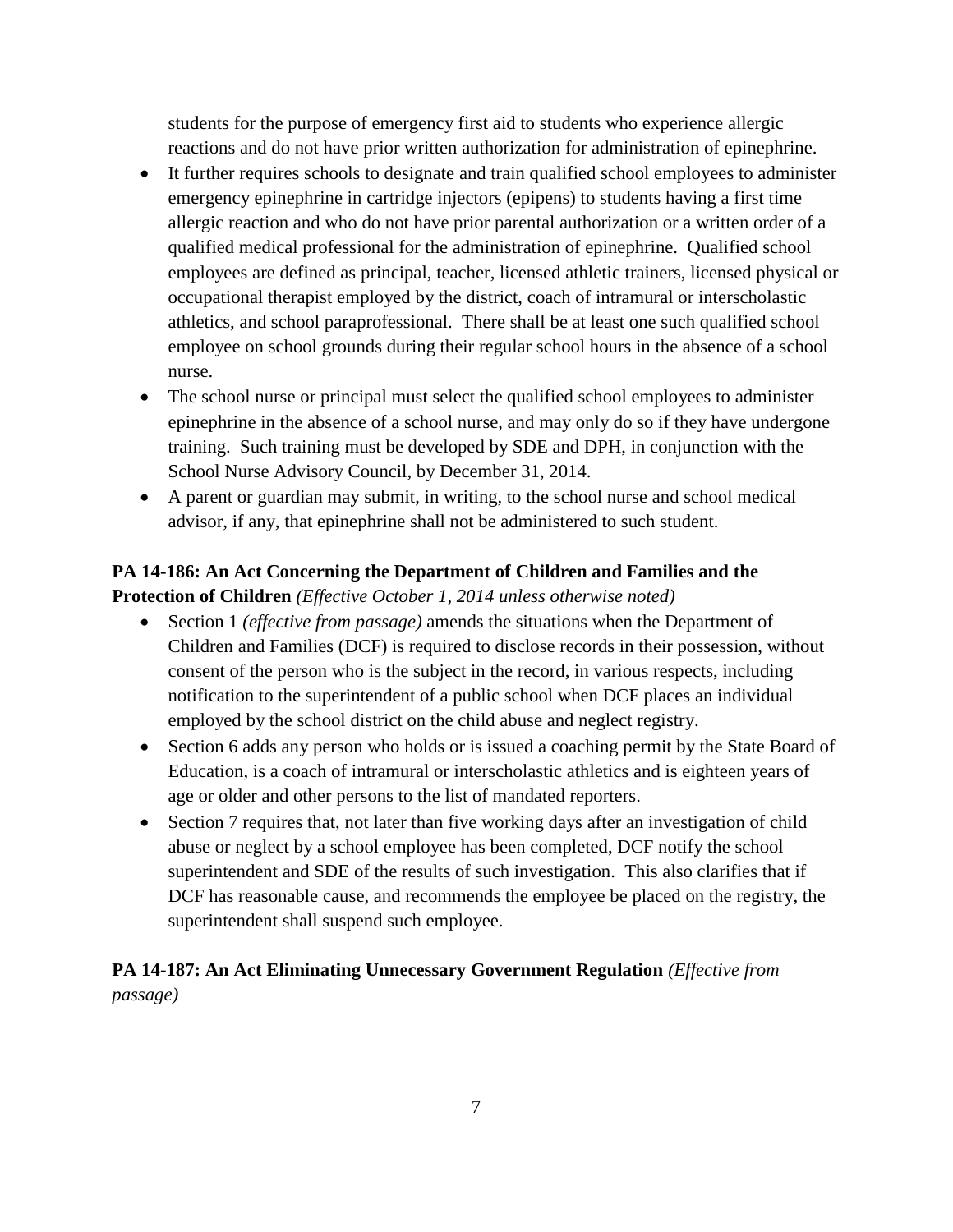- Section 42 eliminates the statutory provisions, and associated regulations, around the fee associated with competency examinations administered by the State Board of Education (SBE). Repealing this outdated regulation makes statute conform to current practice.
- Section 54 repeals the regulations  $10-295-10(c)$  to  $10-295-10(f)$ , inclusive. These regulations concern local board of education reimbursement procedures for certified teachers of students with visual impairments (TVIs).

### **PA 14-196: An Act Concerning A State-wide Sexual Abuse and Assault Awareness Program** *(Effective July 1, 2014)*

- The act requires the DCF to collaborate with SDE and the Connecticut Sexual Assault Crisis Services, Inc., or a similar entity, to identify or develop a state-wide sexual abuse and assault awareness and prevention program for use by local boards of education, by July 1, 2015.
- The program will include modules for teachers, age-appropriate materials for students in kindergarten through grade 12, and a uniform sexual abuse and assault response policy.
- The act requires that, by October 1, 2015, each local and regional board of education implement the program. It also specifies that no student shall be required to participate in the program, and that a student shall be exempt upon written notification from a parent or guardian.

## **PA 14-198: An Act Concerning Excused Absences from School for Children of Service Members** *(Effective July 1, 2014)*

- Requires any public or private school to grant ten days of excused absences, and additional days at the discretion of the local or regional boards of education, to a child aged five to eighteen whose parent or legal guardian is an active duty member of the armed services and has been called to duty for, is on leave from, or has immediately returned from deployment to a combat zone or combat support posting, when such absence is for the purpose of visiting such child's parent or legal guardian with respect to such leave or deployment.
- The act specifies that such child and the parent or legal guardian shall be responsible for obtaining assignments from the student's teacher prior to any period of excused absence, and ensuring that such assignments are competed prior to returning to school.

## **PA 14-212: An Act Concerning the State Education Resource Center** *(Effective from passage)*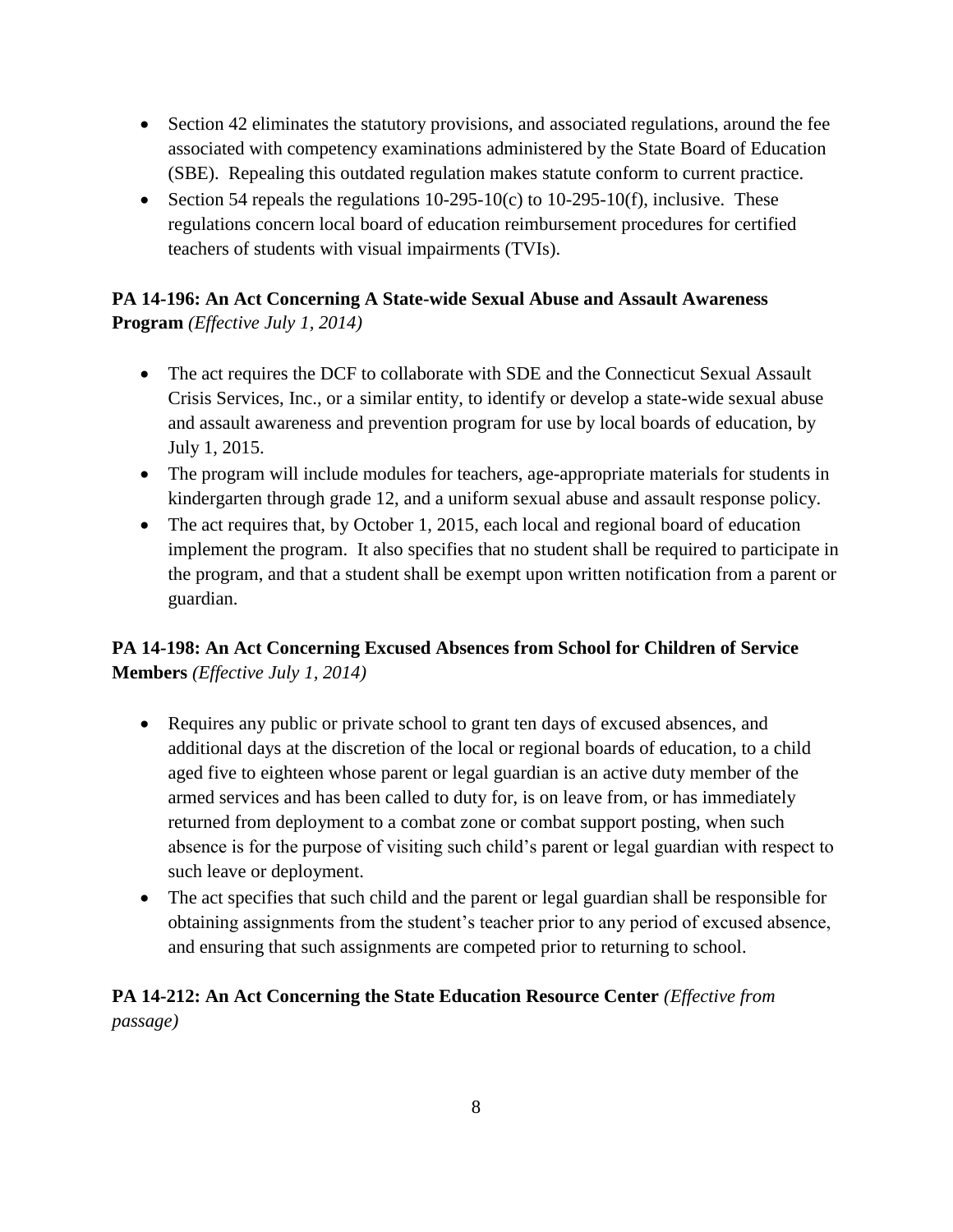- Section 1 defines the State Education Resource Center (SERC) as a quasi-public agency, which will be governed by a Board of Directors.
- Section 2 defines the purpose of SERC as assisting the SBE in the provision of programs and activities that will promote educational equity and excellence, and lists specific activities associated with this work.
- Section 19 expands the definition of retired police officer, allowing for additional officers to provide security services in public schools. The expanded definition adds sworn federal law enforcement agents who retired or separated in good standing and sworn officers of an organized police department in another state to those eligible to offer security services, as long as they meet or exceed the standards of the Police Officer Standards and Training (POST) Council for certification in Connecticut.

## **PA 14-213: An Act Concerning Notice To The Superintendent Of Schools Or Chief Executive Officer Of A Municipality Upon Release Or Relocation Of A Registered Sexual Offender Into The School District Or Municipality** *(Effective July 1, 2014)*

 The act requires the Department of Emergency Services and Public Protection (DESPP) to notify the superintendent of the school district when someone required to register as a sex offender notifies DESPP of a change of address in the municipality. DESPP must email this notice and provide the Superintendent with the same registry information that DESPP will post publicly on the Internet about the registrant the registrant resides or plans to reside when a registered sex offender notifies DESPP of an address change. By law, DESPP already provides this notice and information to school superintendents when registered sex offenders are released into the community.

## **PA 14-229: An Act Concerning the Expungement of a Pupil's Cumulative Education Record for Certain Expulsions** *(Effective July 1, 2014)*

- Section 1 amends current law to specify that a local or regional board of education cannot shorten or waive the expulsion for a pupil expelled for the first time if the expulsions results from possession of a firearm or deadly weapon.
- Section 2 allows a local or regional board of education to expunge the expulsion from a pupil's cumulative educational record , except for notice of an expulsion of a pupil in grades nine to twelve, inclusive, based on possession of a firearm or deadly weapon, as follows:
	- o Upon graduation from high school;
	- o Before graduation from high school for a pupil whose length of expulsion is shortened or the expulsion is waived, at the time such pupil completes the boardspecified program and meets any other conditions set forth by the board; or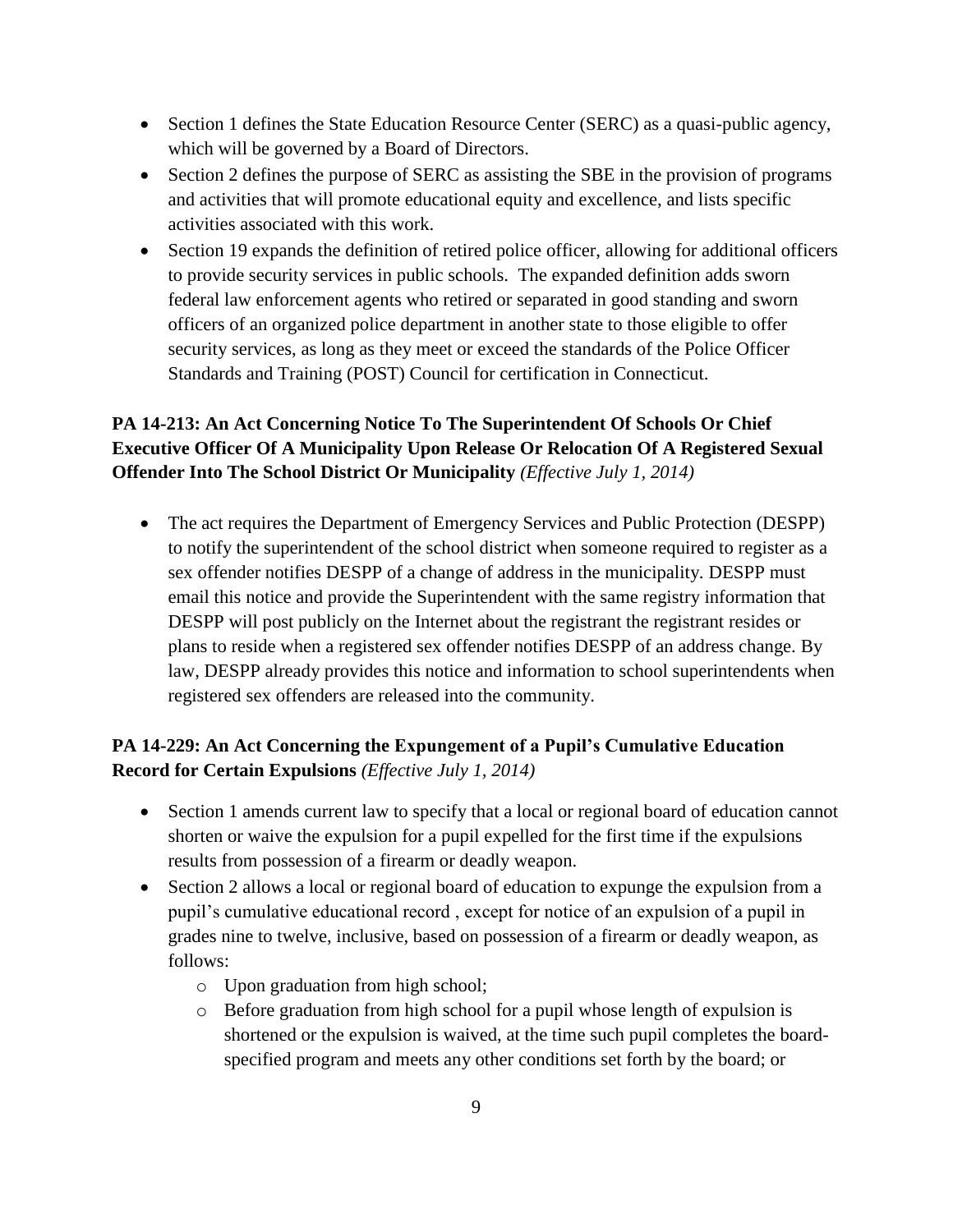o Before graduation from high school for a pupil who has demonstrated conduct and behavior in the years following such expulsion which warrants an expungement, as determined by the local or regional board of education (which may consider evidence of subsequent disciplinary problems that have led to removal from the classroom, suspension, or expulsion).

## **PA 14-231: An Act Concerning the Department Of Public Health's Recommendations Regarding Various Revisions to the Public Health Statutes** *(Effective October 1, 2014)*

• Section 4 provides that school nurses shall be provided with sufficient information on children who live in the nurse's jurisdiction and who are listed on the Department of Public Health (DPH) childhood immunization registry, to allow the nurses to determine which children in their jurisdiction are overdue for scheduled immunizations and provide outreach to help get them vaccinated. The bill grants this access to school nurses who are required to verify students' immunization status in public and private schools, grades pre-K through 12.

## **PA 14-232: An Act the Review and Approval of Safe School Climate Plans by the Department of Education and a Student Safety Hotline Feasibility Study** *(Effective from passage)*

- Section 1 requires the Department of Emergency Services and Public Protection (DESPP) to study the feasibility of establishing a student safety hotline. They must submit such study to the General Assembly's Education Committee by January 1, 2015.
- Section 2 requires that any district that has not had a safe school climate plan previously reviewed and approved by SDE submit it by September 1, 2014. Not later than 30 days after Department approval, such plan shall be available on the local or regional board of education's and each individual school's website, and included in the school district's publication of the rules, procedures and standards of conduct for schools and in all student handbooks.
- Section 3 requires that SDE receive each school climate plan and review it for compliance with [CGS 10-222d.](http://cga.ct.gov/current/pub/chap_170.htm#sec_10-222d)
	- o Within 30 days, SDE must approve or reject such plan. If rejected, the district has 30 days to resubmit to SDE, which must approve or reject within 30 days. If the resubmission is rejected, the local or regional board of education must adopt an appropriate model plan, developed or recommended by SDE.
	- o SDE must make available on its website:
		- Each safe school climate plan that has been approved;
		- A list of districts that have an approved plan; and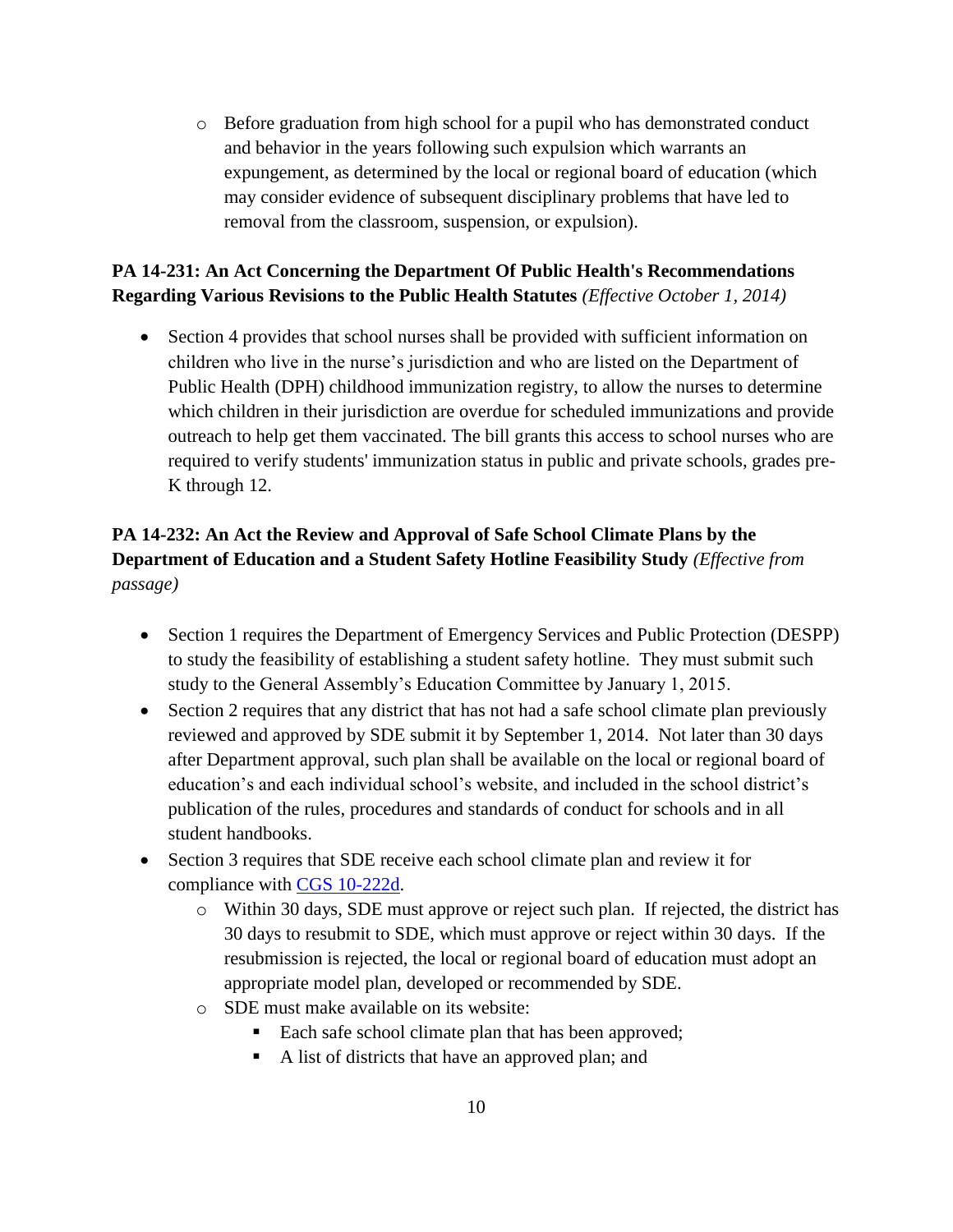- A list of districts whose plans have been rejected and are in the process of resubmitting.
- Section 4 requires SDE to develop or recommend model safe school climate plans. It also requires that the school climate assessment instruments, used by schools to collect information to monitor bullying prevention efforts over time and compare district's progress to state trends, contain uniform grade-level appropriate questions that collect information about students' perspective and opinions about the school climate, and allow students to submit such survey anonymously. More information will be forthcoming on this issue.

## **PA 14-234: An Act Concerning Domestic Violence and Sexual Assault** *(Effective October 1, 2014)*

- Section 3 adds a definition of teen dating violence to the school climate statutes. Per this definition, teen dating violence means any act of physical, emotional or sexual abuse, including stalking, harassing and threatening, that occurs between two students who are currently in or who have recently been in a dating relationship.
- It further requires that the local and regional safe school climate plan now address teen dating violence, in addition to bullying.
- Section 4 adds teen dating violence to several sections of the term "prevention and intervention strategy":
	- o Positive behavioral interventions and supports process to prevent such actions;
	- o School rules prohibiting these actions;
	- o Adequate adult supervision in areas these behaviors are likely to occur; and
	- o Inclusion of grade-appropriate education and prevention curricula.
- Section 5 requires SDE to consult with stakeholders, including the Connecticut Coalition Against Domestic Violence, to establish a resource network for the identification, prevention and education of school bullying and teen dating violence, and make such information available to schools.
- Section 6 requires annual training for school employees, except those who hold professional certification, unless the employee holding professional certification is the safe school climate coordinator, safe school climate specialist, or member of the safe school climate committee, on the prevention, identification and response to teen dating violence, similar to the training required around bullying.
- Section 7 grants the same protections to school employees, students, parents, and boards of education for teen dating violence reporting and investigations that are granted for reporting, investigating and responding to bullying.
- SDE will offer further guidance to districts to carry out the provisions of this act.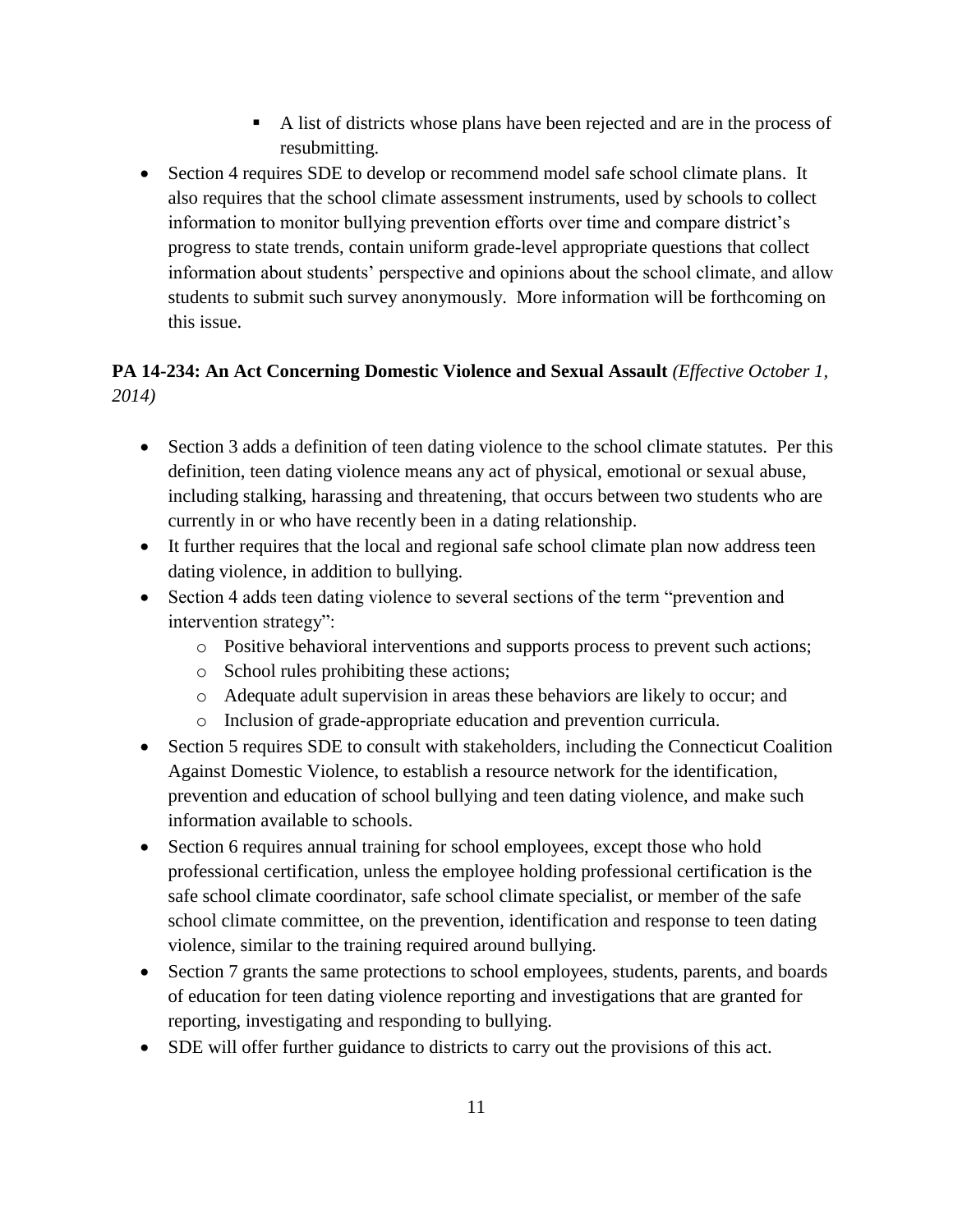#### **SA 14-15: An Act Concerning Interpreter Qualifications** *(Effective July 1, 2014)*

 The act requires the Commissioner of Rehabilitation Services, in consultation with stakeholders, and with the Commissioner of Education, to develop a plan to ensure that an adequate number of qualified interpreters are available to assist students who are deaf or hard of hearing, and to submit a report, with recommendations as to standards to ensure an adequate number of interpreters, a fee structure, and methods to monitor compliance with standards, by December 31, 2014.

## **SA 14-19: An Act Requiring a Technical High School and Community-Technical College Cooperative** *(Effective July 1, 2014)*

• Requires the CTHSS, in collaboration with the Department of Labor (DOL), SDE, Boards of Regents for Higher Education (BOR), and industry and business representatives to develop a plan to utilize the manufacturing centers at the technical high schools after regular school hours and on weekends for career-readiness programs and apprenticeship preparation for students of Connecticut high schools or institutions of higher education or adults seeking to reenter the workforce. The plan is due to the legislature by January 1, 2015.

#### **SA 14-22: An Act Concerning Access to Preschool Programs for Children in the Care and Custody of the Department of Children and Families** *(Effective July 1, 2014)*

- Section 1 requires the OEC and DCF to adopt policies and procedures that maximize the enrollment of children placed in out-of-home care by the Commissioner of DCF in eligible pre-school programs. Eligible programs are defined as school readiness, programs offered by local or regional boards of education, NAEYC accredited programs, Head Start, or any other program the DCF Commissioner deems suitable to meet the needs of the child.
- Section 2 requires that by January 1, 2015, DCF and OEC must submit a report to the legislature concerning the number of eligible children, analysis of available spaces, cost, and a plan to provide priority to these children.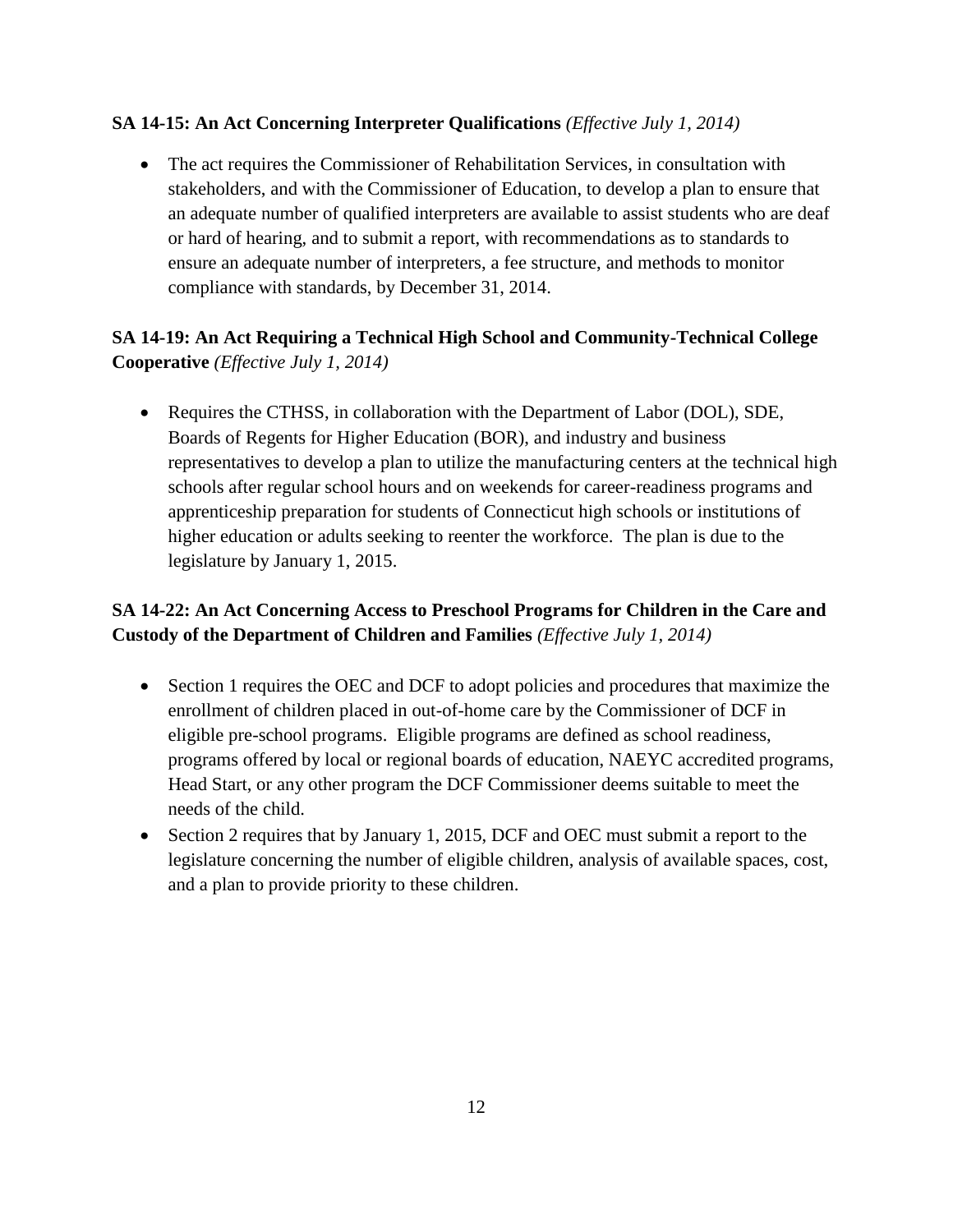#### **Budget and Bond-Related Public Acts Affecting Education**

**PA 14-47: An Act Making Adjustments to State Expenditures and Revenues for the Fiscal Year Ending June 30, 2015** *(Effective July 1, 2014 unless otherwise noted)*

- Section 17 makes several transfers and adjustments to OEC accounts.
- Section 18 allocates equalization aid grants to towns for the 2014-15 school year.
- Section 20 allocates up to \$100,000 of the After School Program line item at SDE to Plainville (up to \$50,000), Thompson (up to \$25,000) and Montville (up to \$25,000).
- Section 21 transfers \$1,000,000 from the Tobacco Settlement Fund to the After School Program line item at SDE for grants to the following programs: Waterbury (up to \$143,000); Meriden (up to \$71,000); Bridgeport, for the Lighthouse Program (up to \$164,000); Stamford (up to \$123,000); New Britain (up to \$87,000); East Hartford (up to \$65,000); Hartford (up to \$172,000); New Haven (up to \$149,000); and Windham (up to \$26,000).
- Section 27 *(effective upon passage)* authorizes SDE to provide \$1,200,000 in grant-in-aid to the city of Bridgeport for the fiscal year ending June 30, 2014 and \$700,000 to the city of Bridgeport for the fiscal year ending June 30, 2015.
- Section 41 allocates \$10.4 million for the magnet account for the current fiscal year.

## **PA 14-90: An Act Concerning Authorization of State Grant Commitments for School Building Projects and Concerning Changes to the Statutes Concerning School Building Projects** *(Various effective dates)*

- Section 1 authorizes bonds for grant commitments for various school building projects. (*Effective from passage)*
- Section 2 adds a licensed building official to the School Safety Infrastructure Council. (*Effective from passage)*
- Section 3 allows the Commissioner of the Department of Administrative Services (DAS) to waive any of the provisions of the school safety infrastructure standards if the commissioner determines the application has made a good faith effort to address such standards and compliance would be infeasible, unreasonable, or excessively expensive. (*Effective July 1, 2014)*
- Section 4 allows the Commissioner of DAS to require any town or board of education applying for a grant for a school building project to conduct a safety assessment of the project to determine compliance with the school safety infrastructure standards. (*Effective July 1, 2014)*
- Section 5 through 12 make conforming changes regarding the transfer of the Bureau of School Facilities from SDE to DAS. (*Effective July 1, 2014)*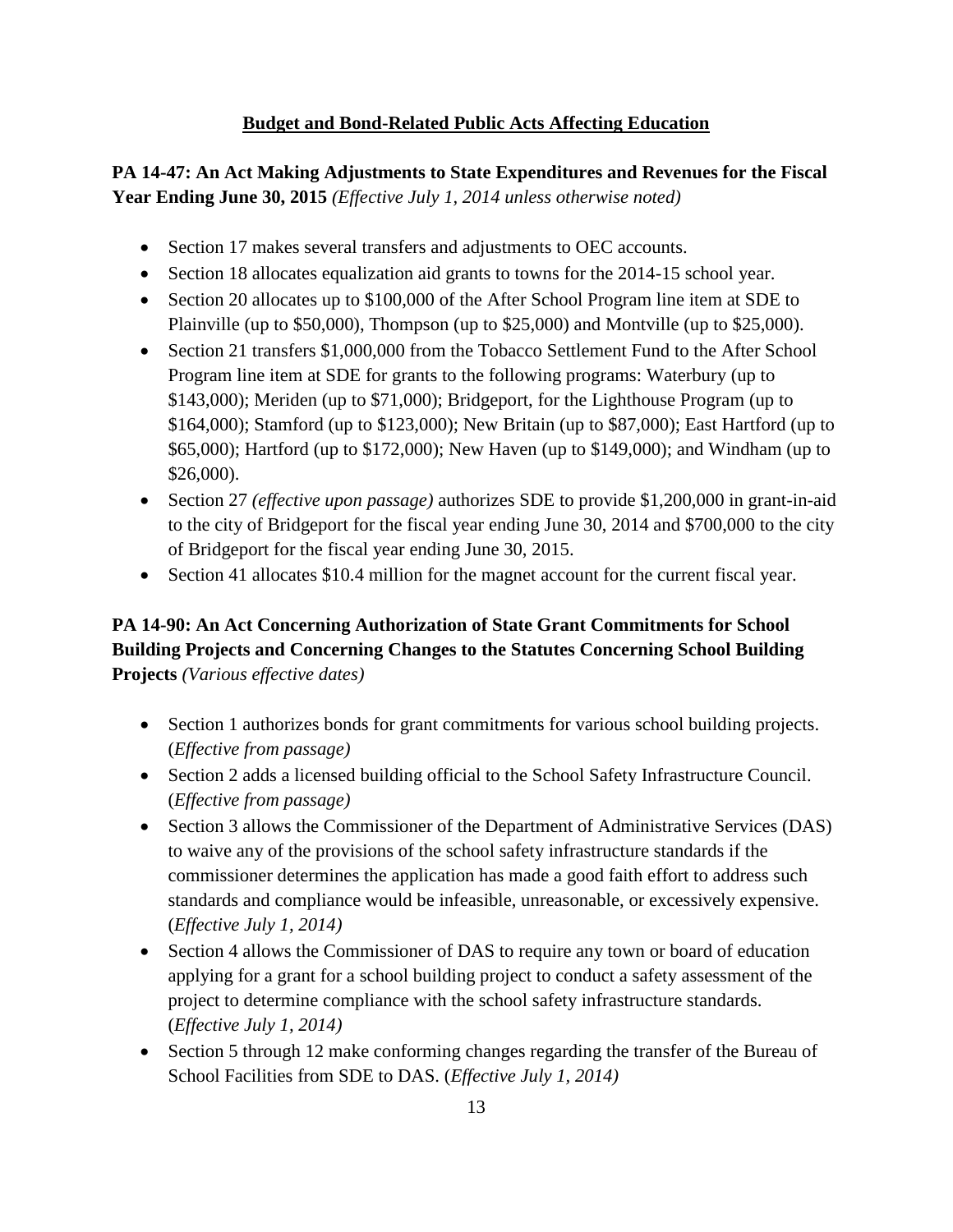- Section 13 adds the Education Commissioner, or his designee, to the School Building Projects Advisory Council. *(Effective from passage)*
- Sections 14 through 53 (*Effective from passage)* offer relief to miscellaneous school construction projects, making otherwise ineligible project costs eligible for reimbursement. Among these sections,
	- o Section 37 enables the New London school district to expand the number of interdistrict magnet schools for which it may seek the maximum 80% school building project reimbursement rate under CGS 10-264h. New London has until June 30, 2017 to enroll at least fifteen percent of its district-wide enrollment from other districts in order keep the higher rate;
	- o Section 38 enables a school building project subsidy for the New London Magnet School for Visual and Performing Arts, which is to have a governance agreement between the New London Public Schools, The Garde Arts Center, and the Commissioners of Education and Administrative Services, under a future memorandum of understanding. This project is to receive a ninety-five percent reimbursement rate for eligible construction project costs that are not to exceed \$31 million.

## **PA 14-98: An Act Authorizing and Adjusting Bonds of the State for Capital Improvements, Transportation and Other Purposes** *(Effective July 1, 2014 unless otherwise noted)*

- Section 9 authorizes \$10 million for grants-in-aid for alterations, repairs, improvements, technology, equipment, and capital start-up costs to expand the availability of highquality school models and to assist in implementing common core state standards and assessments, in accordance with procedures the SDE commissioner establishes. Additional information about the availability of these funds will be forthcoming.
- Sections 24 *(effective upon passage)* and 25 authorize \$10 million per year to the OEC to administer the Smart Start Program.
- Sections 67, 72, 75 and 91 make changes to the supervision of bond funds associated with several programs now under the OEC purview.
- Sections 73 *(effective upon passage)* and 74 expand the school security infrastructure program to include regional educational service centers, state charter schools, the technical high school system, incorporated or endowed high schools or academies approved by the SBE, and nonpublic schools. To be eligible for reimbursement, an applicant must demonstrate that it has developed and periodically practices an emergency plan, and provide for a uniform assessment of the schools, including security infrastructure using the National Clearinghouse for Educational Facilities' Safe Schools Facilities Checklist. \$37 million (\$22 million of which is new) is allocated for these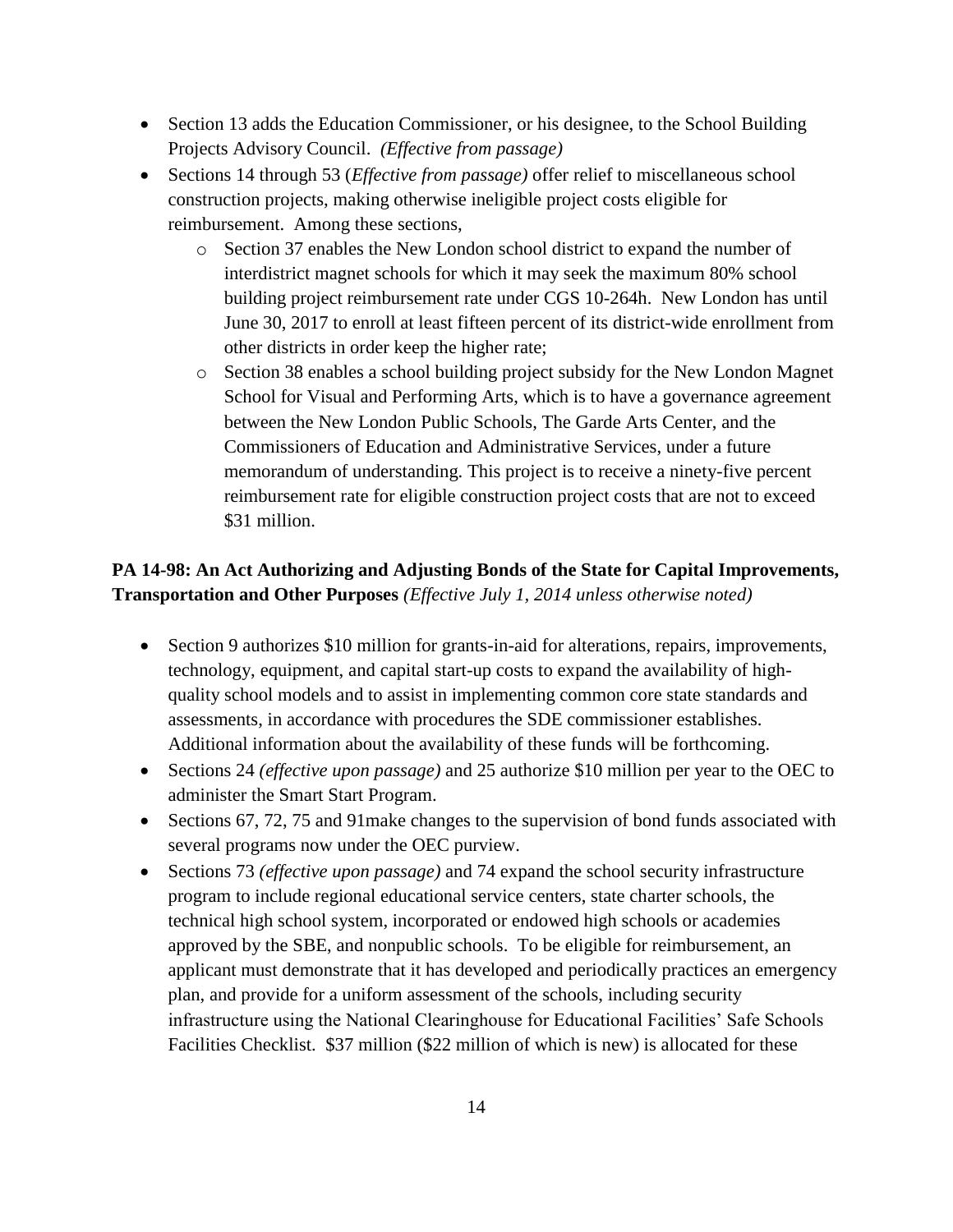provisions. Applications will be available in a time and manner prescribed by the DESPP Commissioner.

- Section 82 authorizes \$3.5 million for CTHSS to establish a pilot program to provide expanded educational opportunities by extending hours at technical high school in Hamden, Hartford, New Britain and Waterbury for academic enrichment and training in trades for secondary and adult students.
- Section 90 authorizes \$17.4 million for capital costs associated with meeting the goals of the current *Sheff* stipulated agreement.

## **PA 14-217: An Act Implementing Provisions of the State Budget for the Fiscal Year Ending June 30, 2015** *(Effective from passage unless otherwise noted)*

- Section 56 adds two members to the School Building Projects Advisory Council, one of whom has experience with school safety, and one of whom has experience with the State Building Code. Both are to be appointed by the Governor.
- Section 79 creates a Juvenile Justice Policy and Oversight Committee, which shall evaluate policies related to the juvenile justice system and its expanded jurisdiction to 16 and 17 year old youths. Among the members on the Committee are the Commissioner or his designee, two child or youth advocates, and two parents or parent advocates. The Committee will issue reports to the legislature by January 1, 2015 and July 1, 2015 regarding policies, laws and goals related to the juvenile justice system and its expanded jurisdiction.
- Sections 89 through 107 implement the provisions of the 2013 *Sheff* stipulated agreement. Section 89 adds a provision *(effective July 1, 2014)* which permits the SDE to limit the magnet school grant payment to an interdistrict magnet operator to an amount equal to the grant such operator was eligible to receive based on the enrollment level on October 1, 2013. Approval of funding above such level shall be prioritized by the Department as follows:
	- Increases in enrollment in a program that is adding planned new grades**;**
	- Increases in enrollment in program moving into a permanent facility for the school year commencing July 1, 2014;
	- Increases in a program to ensure compliance; and
	- New enrollment in a program commencing operations on or after July 1, 2014 pursuant to the 2013 *Sheff* stipulated agreement.
- Section 108 extends the period the SDE may reduce the transportation grants to local and regional boards of education proportionately based on available appropriations through June 30, 2015.
- Section 109 allows SDE to pay the remaining amount of the priority school district grant for the fiscal year ending June 30, 2014, as well as the amount for the fiscal year ending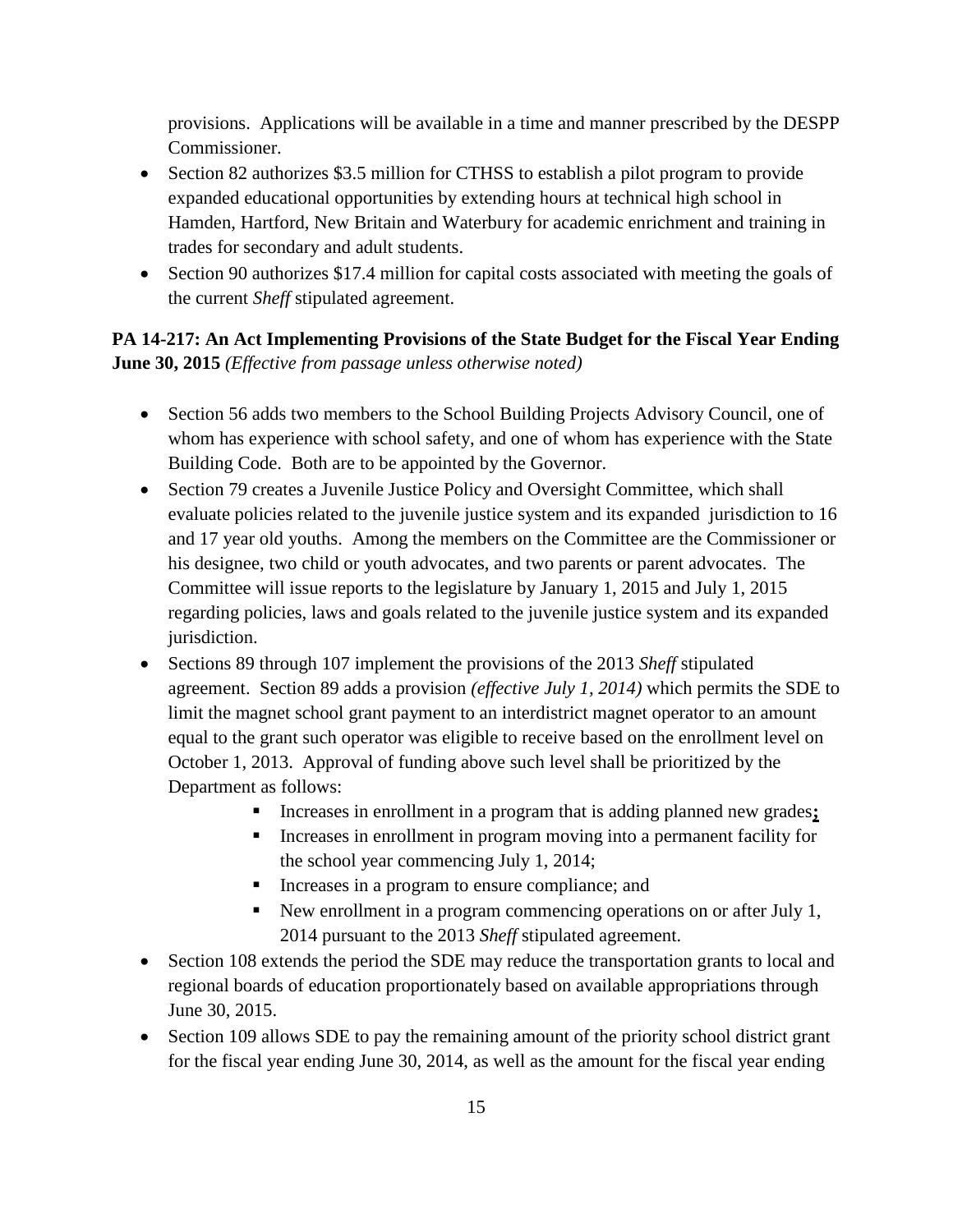June 30, 2015. It further permits districts to carry forward any priority school district funds allocated after May 1, 2014 into the fiscal year ending June 30, 2015.

- Sections 110 and 111 make minor corrections to definitions in statute.
- Section 112 redefines, clarifies and lowers the town contribution for local charter funding. It also makes minor date change corrections to align to current practice.
- Sections 113 and 114 make clarifying changes to alliance district funding:
	- o Section 113 and 114 clarify that alliance district funding can only be used to supplant local funding for educational purposes if such supplanting is part of an alliance district plan approved by the Commissioner and clarify that the recipient town must distribute all such funding to the local or regional board of education; and
	- o Section 114 authorizes the Commissioner to permit a local or regional board of education to use a portion of their alliance district funds for paying tuition to interdistrict magnet schools.
- Section 115 *(effective July 1, 2014)* allows mastery examinations to take place any time, rather than limiting the testing window to March and April.
- Section 116 allows the SDE to provide operating grants to magnet schools that are not in compliance with racial minority requirements, due to changes in the federal racial reporting requirements, for the 2013-14 and 2014-15 school years, as long as such program submits a compliance plan to the Commissioner, and the Commissioner approves such plan. By January 1, 2015, the SDE must submit a report to the legislature recommending changes to the racial minority enrollment requirements for interdistrict magnet schools to conform to federal law.
- Section 117 requires the SDE to submit a report on the pilot study for early literacy to both the Appropriations and Education committees of the general assembly by October 1, 2016.
- Section 118 and 119 *(effective July 1, 2014)* makes changes to vo-ag funding. Section 118 increases the per pupil grant to districts operating an agricultural science and technology education centers from \$2,750 to \$3,200 per student. Note that the \$1.5 Million dollar increase in appropriation is not enough to cover the increase in the per student amount from \$2,750 to \$3,200, so SDE is paying approximately 98.6% (\$3,155). Section 118 also lowers the amount a district can charge in tuition from 62.47% of the foundation level set in CGS section 10-262f, to 59.2% of the foundation level. Currently, the foundation level is set at \$11,525. Section 119 makes minor technical changes to voag funding.
- Sections 132 and 133 require the same study and reporting on DCF children receiving pre-school experiences as those required under SA 14-22.
- Section 138 *(effective July 1, 2014)* disburses \$10 million from the Tobacco Settlement Fund to the Smart Start competitive grant program, for the fiscal years ending June 30,